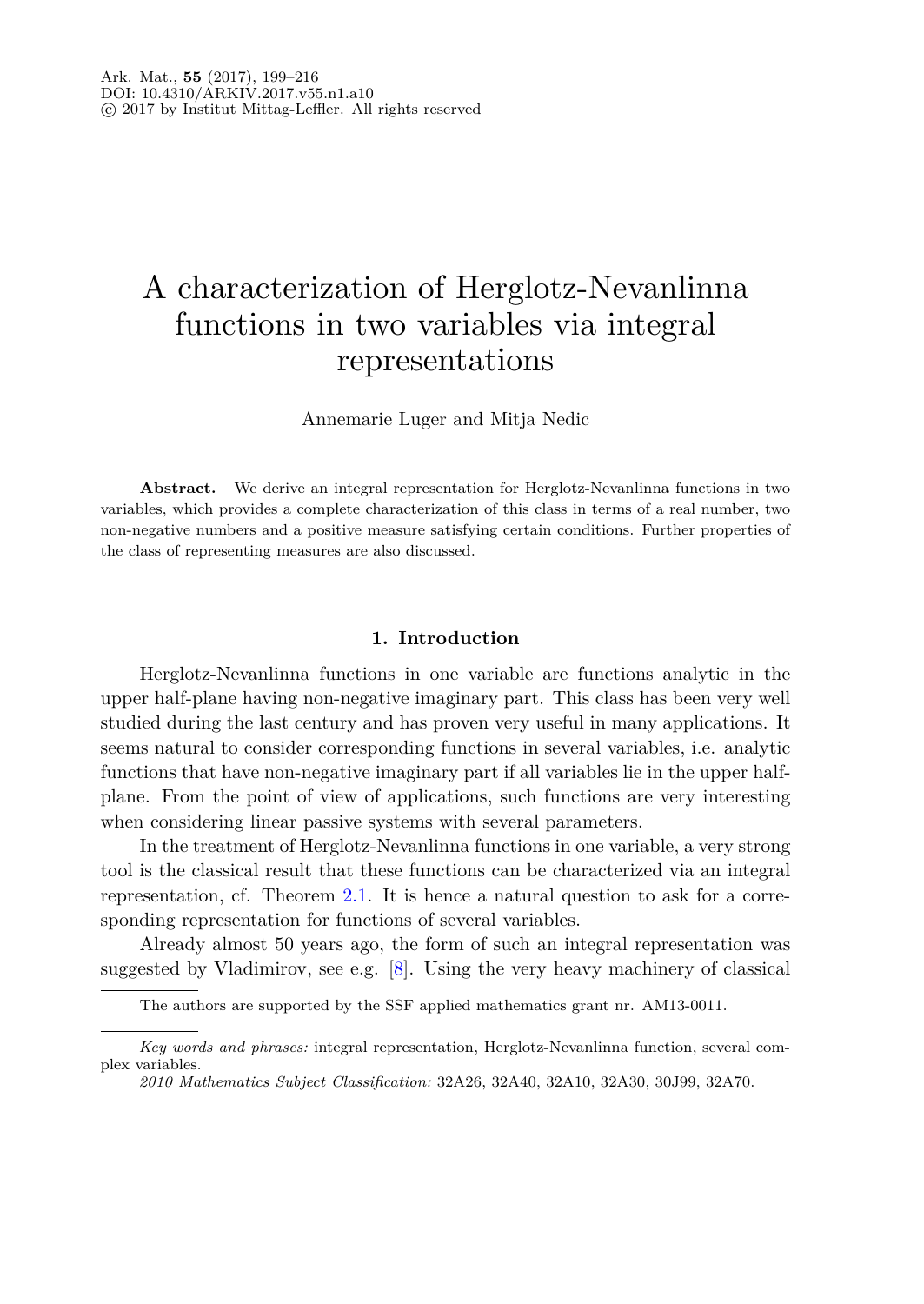distribution theory, it is shown that every Herglotz-Nevanlinna function can be written in such a form, but it is a priory assumed that the measure appearing in the formula is the boundary measure of the function. Thus, the drawback in these results is that they do not specify the properties of the measure and hence cannot provide a characterization as in the case of only one variable. In [\[9\]](#page-17-1), the authors use a different approach in order to find an integral characterization, however, the obtained representation becomes much more involved. In view of the present result, one can in fact say that both the representation and the conditions on the measure are *too* complicated since it turns out that many terms there actually vanish or simplify radically, see Remark [3.4](#page-10-0) for more details.

Recently, the question of characterizations was taken up again by Agler, Mc-Carthy and Young in [\[1](#page-16-0)], see also Agler, Tully-Doyle and Young in [\[2\]](#page-16-1). They found a characterization via operator representations, however, only for certain subclasses of functions satisfying an asymptotic condition.

In the present paper, we solve the characterization problem for the whole class of Herglotz-Nevanlinna functions in two variables by deriving an integral representation together with conditions on the representing measure. Even if these representations are of the same form as in [\[8](#page-17-0)], our result contains considerably more information, since we obtain a full (but simple) description of all representing measures. Moreover, the proof is shorter and more elementary in the sense that is uses only Theorems [2.1](#page-2-0) and [2.5](#page-3-0) which are, in their essence, built upon Cauchy's integral formula and Helly's selection principle. We use, as in the classical proof for the one dimensional case, a corresponding result for the polydisk and then a transformation of variables. However, unlike in the one variable case, the terms arising from the boundary of the area of integration are quite delicate and need very careful treatment in order to simplify the representation to the desired form.

It appears that the requirements on the representing measures have quite strong consequences, which are discussed in Section [4.](#page-13-0)

#### **2. Notations and a brief recap of known results**

<span id="page-1-0"></span>As usual,  $\mathbb D$  denotes the unit disk in the complex plane while  $\mathbb C^+$  denotes the upper and  $\mathbb{C}_+$  denotes the right half-plane. Throughout this paper, we will use the convention that *z* denotes the complex variable that lies in the upper half-plane while *w* denotes the variable that lies in the disk. We recall also the fact that the unit disk and the upper half-plane are biholomorphic. One map achieving this is  $\varphi: \mathbb{C}^+ \to \mathbb{D}$  defined as  $\varphi: z \mapsto \frac{z-i}{z+i}$ . Its inverse is then given as  $\varphi^{-1}: w \mapsto i\frac{1+w}{1-w}$ . Note also that  $\varphi$  is a bijection between the sets R and  $S^1 \setminus \{1\}$ .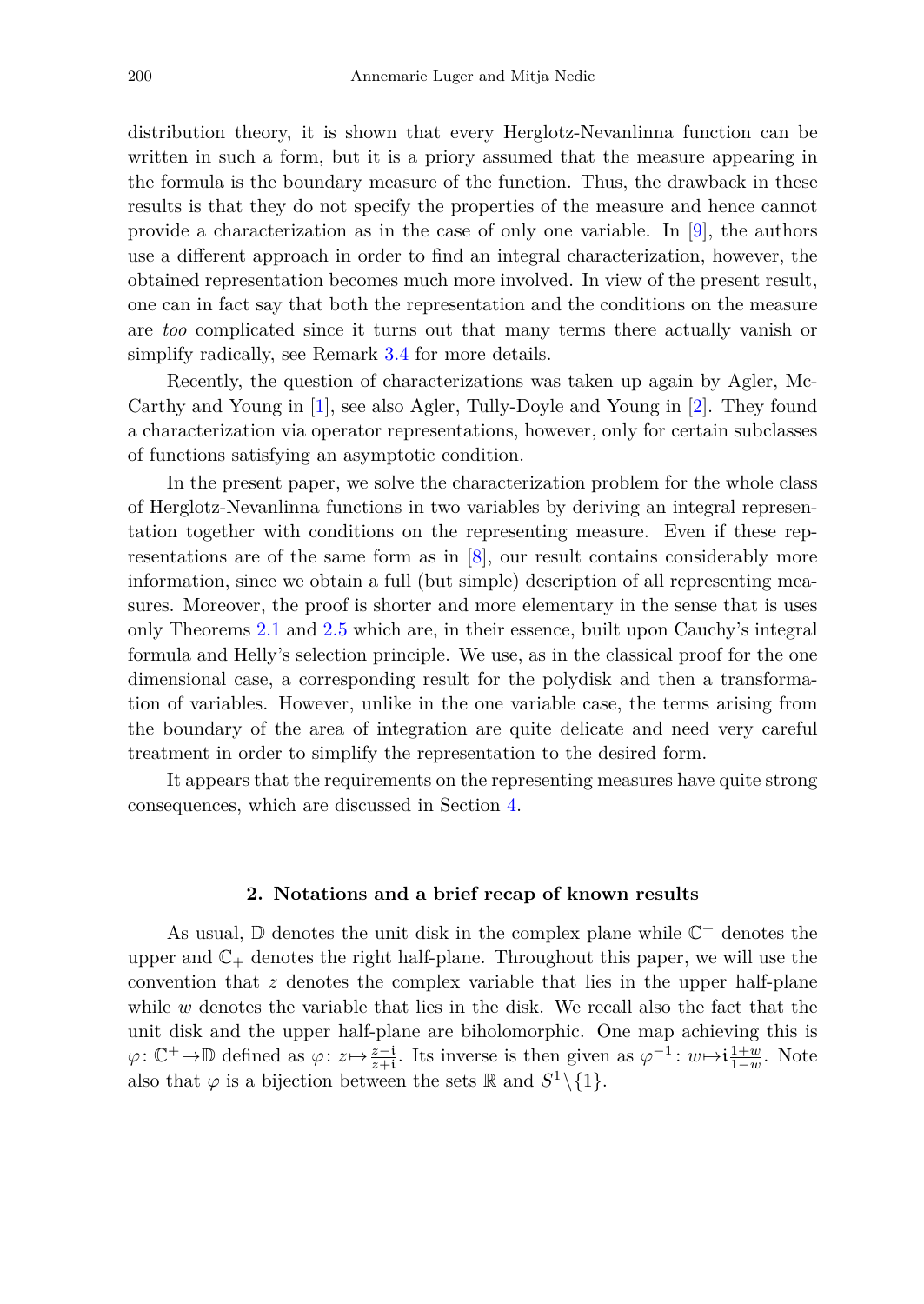

<span id="page-2-1"></span>Figure 1. The relationship between *q* and *f*.

It is often convenient to consider Herglotz-Nevanlinna functions that do not attain real values. In particular, every such function  $q: \mathbb{C}^+ \to \mathbb{C}^+$  then uniquely determines a function  $f: \mathbb{D} \to \mathbb{C}_+$  with respect to the biholomorphisms  $\varphi$  and  $\cdot$ **i**, as elaborated by the diagram in Figure [1.](#page-1-0) The converse also holds; a function *f* uniquely determines *q* with respect to the same biholomorphisms. It can be shown that the only Herglotz-Nevanlinna functions that are excluded from this correspondence are in fact real-constant functions.

We recall now the integral representation theorem due to Nevanlinna [\[7\]](#page-17-2), which was presented in its current form by Cauer [\[3\]](#page-16-2).

<span id="page-2-0"></span>**Theorem 2.1.** (Nevanlinna) A function  $q: \mathbb{C}^+ \to \mathbb{C}$  is a Herglotz-Nevanlinna function if and only if *q* can be written as

(2.1) 
$$
q(z) = a + bz + \frac{1}{\pi} \int_{-\infty}^{\infty} \left( \frac{1}{t - z} - \frac{t}{1 + t^2} \right) d\mu(t),
$$

<span id="page-2-3"></span>where  $a \in \mathbb{R}$ ,  $b \geq 0$  and  $\mu$  is a positive Borel measure on  $\mathbb{R}$  satisfying the growth condition

(2.2) 
$$
\int_{-\infty}^{\infty} \frac{1}{1+t^2} d\mu(t) < \infty.
$$

*Remark* 2.2. Moreover, the parameters  $a, b$  and  $\mu$  are unique with these properties.

The importance and beauty of this theorem is that it gives a complete characterization of the function *q* in terms of the numbers *a* and *b* and the measure  $\mu$ . But it also provides a tool for handling Herglotz-Nevanlinna functions. We mention the following property that will be of use to us further on.

<span id="page-2-2"></span>**Proposition 2.3.** Let *q* be a Herglotz-Nevanlinna function. Then the nontangential limit

(2.3) 
$$
\lim_{z \to \infty} \frac{q(z)}{z} = b,
$$

where  $b>0$  is the number that appears in representation  $(2.1)$  $(2.1)$ .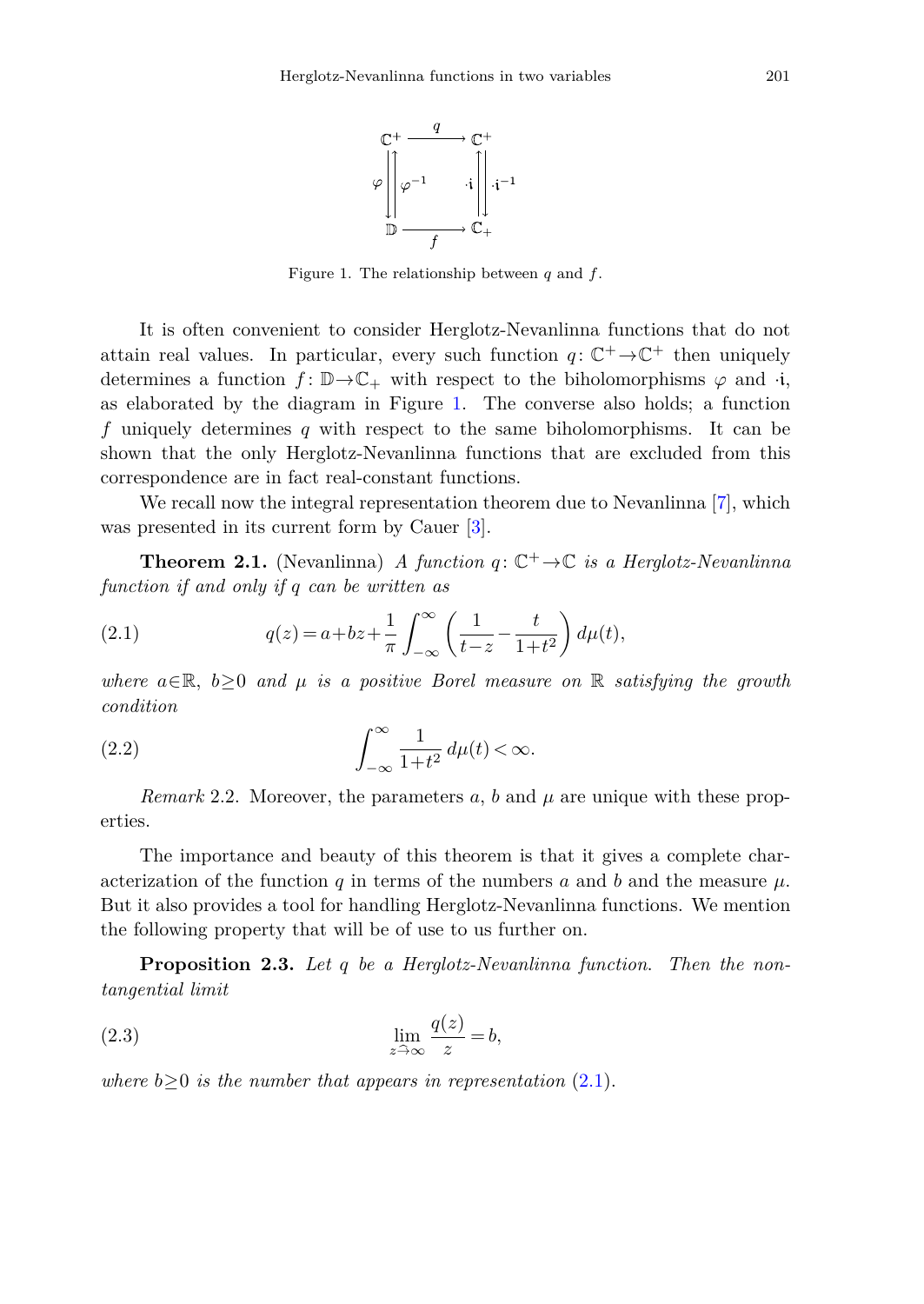Recall that  $z \widehat{\rightarrow} \infty$  is a shorthand notation for  $|z| \rightarrow \infty$  in the Stoltz domain  $\{z \in \mathbb{C}^+ \mid \theta \le \arg(z) \le \pi - \theta\}$  for any  $\theta \in (0, \frac{\pi}{2}]$ .

Let us denote by  $\mathbb{C}^{+2} := \{z = (z_1, z_2) \in \mathbb{C}^2 \mid \text{Im}[z_1] > 0, \text{Im}[z_2] > 0\}$  the poly-upper half-plane in  $\mathbb{C}^2$ . Our main object of interest is the following class of functions in two variables.

*Definition* 2.4. A holomorphic function  $q: \mathbb{C}^{+2} \to \mathbb{C}$  with non-negative imaginary part is called a *Herglotz-Nevanlinna function* (*in two variables*).

In the situation of one variable, a standard proof of Theorem [2.1](#page-2-0) uses the Riesz-Herglotz theorem, see e.g. [\[3](#page-16-2)], that gives an integral representation for functions on the unit disk with positive real part. It is then possible to use the biholomorphisms discussed earlier to return to functions defined on the upper half-plane.

In order to apply the same strategy in several variables, we use a generalization of the Riesz-Herglotz theorem, presented first by Korányi and Pukánszky [\[6](#page-17-3)], that completely characterizes functions defined on the unit polydisk in  $\mathbb{C}^n$  that have positive real part. It seems that Vladimirov has independently the same result in [\[4](#page-17-4)], which is used in [\[9\]](#page-17-1). Here, we present the theorem only for *n*=2 and with slightly different notation that is more inclined towards our purpose of giving a representation of Herglotz-Nevanlinna functions.

<span id="page-3-0"></span>**Theorem 2.5.** A function f on the unit polydisk  $\mathbb{D}^2$  is holomorphic and has non-negative real part if and only if *f* can be written as

<span id="page-3-1"></span>
$$
f(w_1, w_2) = \mathbf{i} \operatorname{Im}[f(0, 0)] + \frac{1}{4\pi^2} \iint_{[0, 2\pi)^2} \left( \frac{2}{(1 - w_1 e^{-is_1})(1 - w_2 e^{-is_2})} - 1 \right) d\nu(s_1, s_2),
$$

where *ν* is a finite positive Borel measure on  $[0, 2\pi)^2$  satisfying the condition that

(2.5) 
$$
\iint_{[0,2\pi)^2} e^{im_1s_1} e^{im_2s_2} d\nu(s_1,s_2) = 0
$$

for every pair of indices  $m_1, m_2 \in \mathbb{Z}$  satisfying  $m_1 m_2 < 0$ .

## <span id="page-3-2"></span>**3. The theorem in two variables**

Before presenting the main theorem, we introduce some notation. Denote by *K* the kernel function depending on  $(z_1, z_2) \in \mathbb{C}^{+2}$  and  $(t_1, t_2) \in \mathbb{R}^2$ , defined as

$$
K((z_1, z_2), (t_1, t_2)) := -\frac{i}{2} \left( \frac{1}{t_1 - z_1} - \frac{1}{t_1 + i} \right) \left( \frac{1}{t_2 - z_2} - \frac{1}{t_2 + i} \right) + \frac{i}{(1 + t_1^2)(1 + t_2^2)}.
$$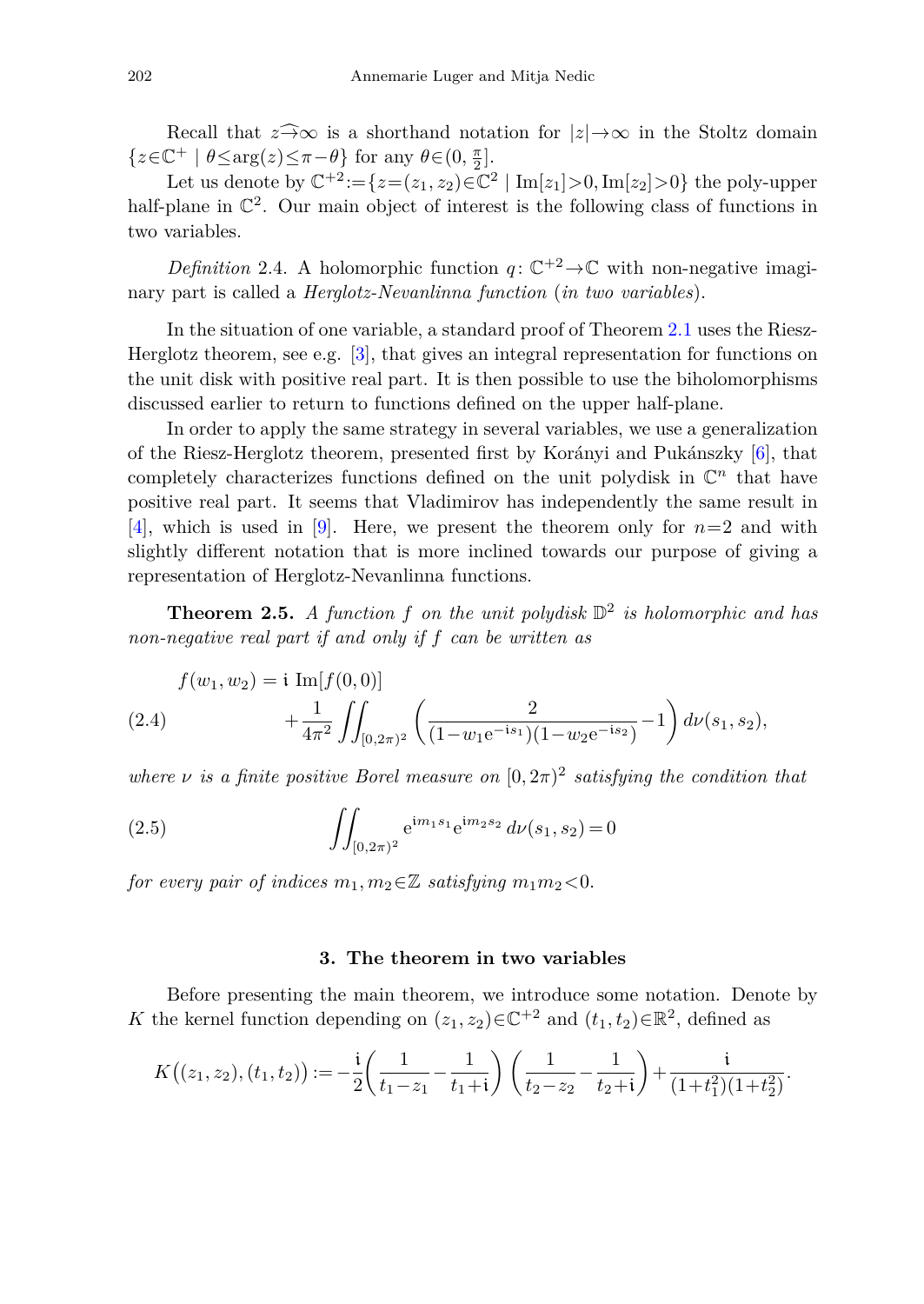We will also need the Poisson kernel of  $\mathbb{C}^{+2}$ , which we prefer to write using complex coordinates as

<span id="page-4-1"></span>
$$
\mathcal{P}((z_1,z_2),(t_1,t_2)) := \frac{\mathrm{Im}[z_1]}{|t_1-z_1|^2}\frac{\mathrm{Im}[z_2]}{|t_2-z_2|^2}.
$$

Note that  $P>0$  for any  $(z_1, z_2) \in \mathbb{C}^{+2}$  and any  $(t_1, t_2) \in \mathbb{R}^2$ .

The main result of this paper is as follows.

<span id="page-4-4"></span>**Theorem 3.1.** A function  $q: \mathbb{C}^{+2} \to \mathbb{C}$  is a Herglotz-Nevanlinna function in two variables if and only if *q* can be written as

$$
(3.1) \tq(z_1, z_2) = a + b_1 z_1 + b_2 z_2 + \frac{1}{\pi^2} \iint_{\mathbb{R}^2} K((z_1, z_2), (t_1, t_2)) d\mu(t_1, t_2),
$$

<span id="page-4-3"></span>where  $a \in \mathbb{R}$ ,  $b_1, b_2 \geq 0$ , and  $\mu$  is a positive Borel measure on  $\mathbb{R}^2$  satisfying the growth condition

(3.2) 
$$
\int_{\mathbb{R}^2} \frac{1}{(1+t_1^2)(1+t_2^2)} d\mu(t_1, t_2) < \infty
$$

<span id="page-4-0"></span>and the so-called Nevanlinna condition

(3.3) 
$$
\iint_{\mathbb{R}^2} \text{Re}\left[\left(\frac{1}{t_1 - \overline{z_1}} - \frac{1}{t_1 + i}\right) \left(\frac{1}{t_2 - z_2} - \frac{1}{t_2 - i}\right)\right] d\mu(t_1, t_2) = 0
$$

for all  $(z_1, z_2) \in \mathbb{C}^{+2}$ .

*Remark* 3.2. Moreover, the numbers  $a, b_1, b_2$  and the measure  $\mu$  are uniquely determined, as it is shown in Corollary [3.5](#page-11-0) and Proposition [4.1](#page-13-1) respectively.

<span id="page-4-2"></span>*Remark* 3.3. Observe that there is no analogue to the Nevanlinna condition [\(3.3\)](#page-4-0) for functions of one variable.

*Proof.* Let us assume first that *q* is a Herglotz-Nevanlinna function and consider the possibility that *q* attains a real value. Then there exists a point  $(\zeta_1, \zeta_2) \in$  $\mathbb{C}^{+2}$  such that  $\text{Im}[q(\zeta_1,\zeta_2)]=0$ . Since *q* is a Herglotz-Nevanlinna function, it is holomorphic and its imaginary part  $\text{Im}[q] \geq 0$  is therefore pluriharmonic. It follows now from the maximum principle for pluriharmonic functions that  $\text{Im}[q] \equiv 0$  on  $\mathbb{C}^{+2}$ , and hence the function *q* admits a representation of the form  $(3.1)$  $(3.1)$  with  $a=q(\zeta_1,\zeta_2)$ ,  $b_1=b_2=0$  and  $\mu\equiv 0$ . Thus, the theorem holds in this case.

We may now restrict ourselves to the case when *q* does not attain a real value. Then there exists a function  $f$  on  $\mathbb{D}^2$  with positive real part, such that

$$
q(z_1, z_2) = \mathbf{i} f(\varphi(z_1), \varphi(z_2)),
$$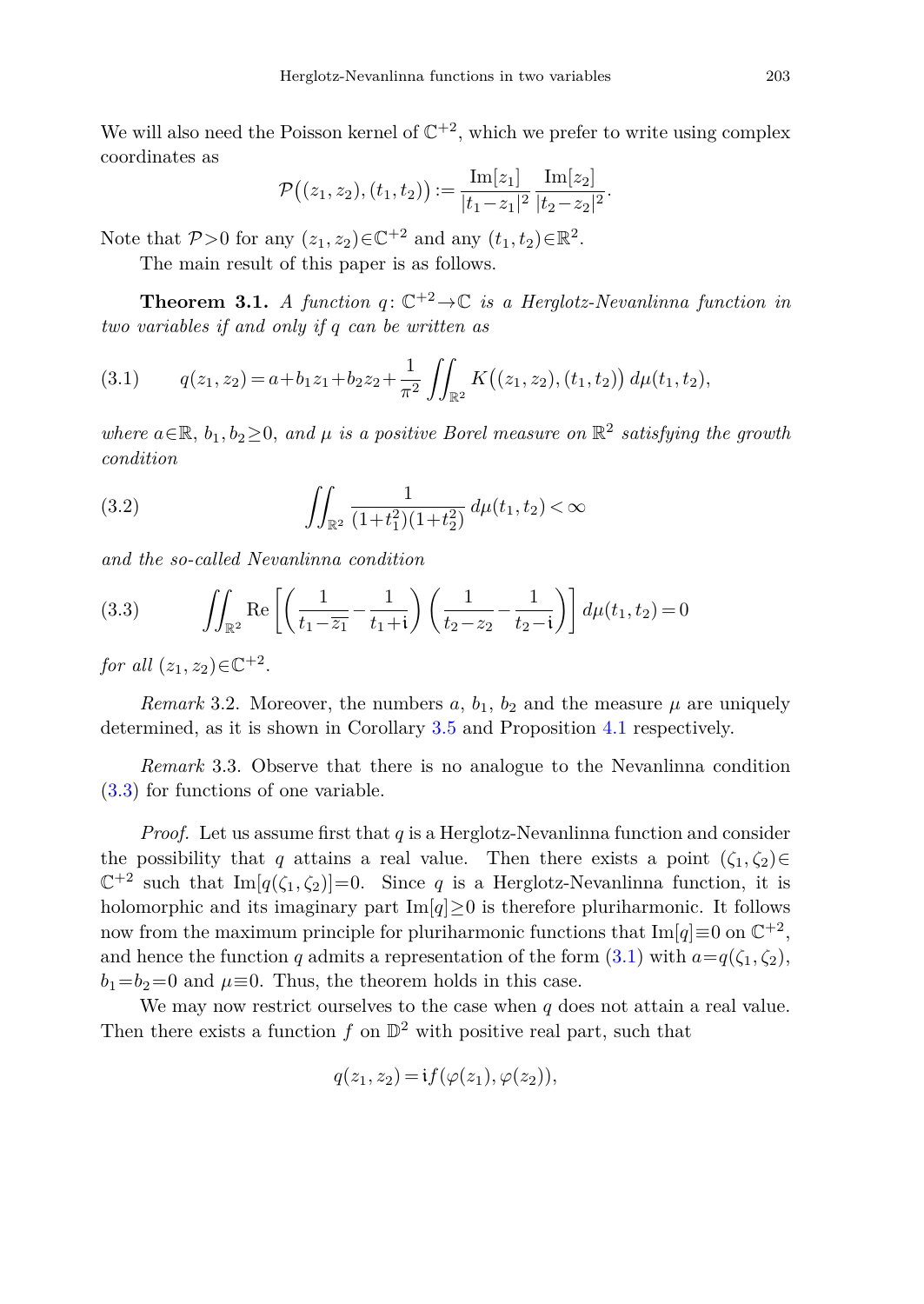

Figure 2. The area of integration.

where  $\varphi$  is given as in Section [2.](#page-1-0) Using representation (2.[4\)](#page-3-1) of the function *f* yields

$$
q(z_1, z_2) = -\text{Im}[f(0, 0)] + \frac{i}{4\pi^2} \iint_{[0, 2\pi)^2} \left( \frac{2}{(1 - \varphi(z_1)e^{-is_1})(1 - \varphi(z_2)e^{-is_2})} - 1 \right) d\nu(s_1, s_2).
$$

We obtain the first term in representation  $(3.1)$  $(3.1)$  by setting  $a:=-\text{Im}[f(0,0)]\in\mathbb{R}$ .

Before transforming the area of integration to  $\mathbb{R}^2$ , we divide the integral over  $[0, 2\pi)^2$ , which is shown in Figure [2,](#page-4-2) into four parts and investigate each part separately.

Considering first the integral over the open square  $(0, 2\pi)^2$ , we make a change of variables where  $e^{is_i} = \frac{t_i - i}{t_i + i}$  for  $i = 1, 2$ . The area of integration thus transforms into  $\mathbb{R}^2$  and the measure *ν* transforms into a measure *μ*, related by the chosen change of variables as

$$
d\nu(s_1, s_2) = \frac{4}{(1+t_1^2)(1+t_2^2)} d\mu(t_1, t_2).
$$

As an immediate consequence of this transformation, we see that the measure *μ* satisfies condition  $(3.2)$  $(3.2)$  since  $\nu$  is a finite measure and

$$
\iint_{\mathbb{R}^2} \frac{1}{(1+t_1^2)(1+t_2^2)} \, d\mu(t_1,t_2) = \frac{1}{4} \iint_{(0,2\pi)^2} \, d\nu(s_1,s_2) < \infty.
$$

The integral over the open square  $(0, 2\pi)^2$  thus becomes

$$
\frac{i}{4\pi^2} \iint_{(0,2\pi)^2} \left( \frac{2}{(1-\varphi(z_1)e^{-is_1})(1-\varphi(z_2)e^{-is_2})} - 1 \right) d\nu(s_1, s_2)
$$
\n
$$
= \frac{1}{\pi^2} \iint_{\mathbb{R}^2} K((z_1, z_2), (t_1, t_2)) d\mu(t_1, t_2),
$$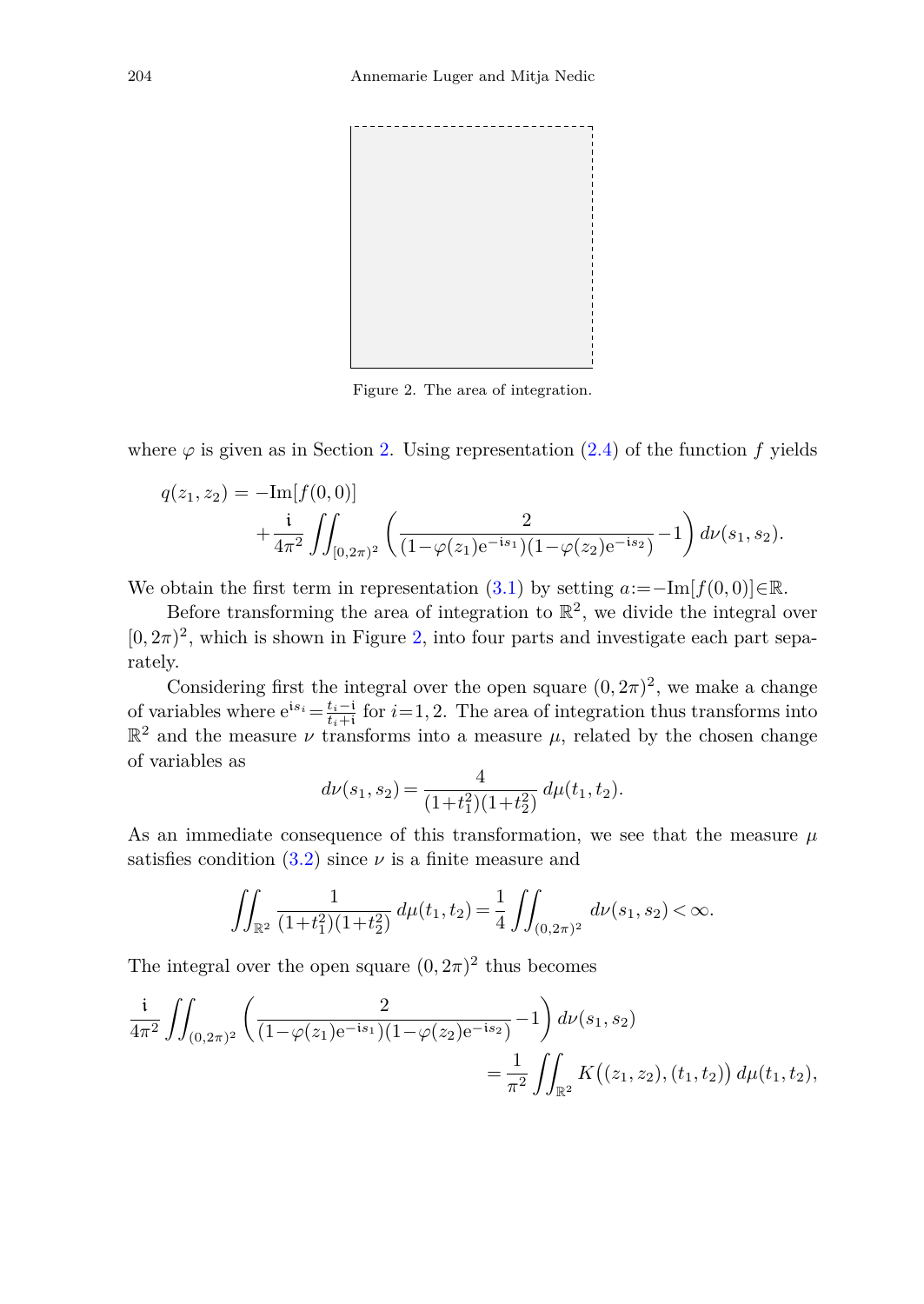where the equality between the two expressions comes exclusively from symbolic manipulations of the left-hand side along with the discussed change of variables. This gives us the integral term of representation (3*.*[1\)](#page-4-1).

We now consider the part of the integral that runs over one side of the square, namely  $\{0\} \times (0, 2\pi)$ . Let us denote  $d\nu_1(s_2) := d\nu(0, s_2)$  and let  $\mu_1$  be a measure on R related to  $\nu_1$  as

$$
d\nu_1(s_2) = \frac{2}{1+t_2^2} d\mu_1(t_2).
$$

Thus

$$
\frac{i}{4\pi^2} \int_{\{0\} \times (0,2\pi)} \left( \frac{2}{(1-\varphi(z_1)e^{-is_1})(1-\varphi(z_2)e^{-is_2})} - 1 \right) d\nu(s_1, s_2)
$$
\n
$$
= \frac{1}{2\pi^2} \int_{-\infty}^{\infty} \left( \frac{z_1 + i}{2i} \frac{1 + t_2 z_2}{t_2 - z_2} + \frac{z_1 - i}{2i} \frac{1 + t_2 i}{t_2 - i} \right) \frac{1}{1 + t_2^2} d\mu_1(t_2).
$$

For simplicity, we introduce the function *q*<sup>1</sup> defined as

$$
q_1(\zeta) := \frac{1}{\pi} \int_{-\infty}^{\infty} \frac{1 + t\zeta}{t - \zeta} \frac{1}{1 + t^2} \, d\mu_1(t).
$$

The above integral can then be written as

$$
\frac{1}{2\pi}\left(\frac{z_1+i}{2i}q_1(z_2)+\frac{z_1-i}{2i}q_1(i)\right).
$$

We note that  $q_1$  is a Herglotz-Nevanlinna function in one variable with the numbers *a* and *b* from representation  $(2.1)$  $(2.1)$  both equal to 0 and the measure equal to  $\mu_1$ .

An analogous procedure for the other side of the square gives that

$$
\frac{i}{4\pi^2} \int_{(0,2\pi)\times\{0\}} \left( \frac{2}{(1-\varphi(z_1)e^{-is_1})(1-\varphi(z_1)e^{-is_2})} - 1 \right) d\nu(s_1,s_2)
$$
\n
$$
= \frac{1}{2\pi} \left( \frac{z_2+i}{2i} q_2(z_1) + \frac{z_2-i}{2i} q_2(i) \right)
$$

where the function  $q_2$  are defined in an analogous way as in the previous case.

Finally, integration over the corner point  $\{0\} \times \{0\}$  gives that

$$
\frac{i}{4\pi^2} \int_{\{0\} \times \{0\}} \left( \frac{2}{(1 - \varphi(z_1)e^{-is_1})(1 - \varphi(z_2)e^{-is_2})} - 1 \right) d\nu(s_1, s_2)
$$
\n
$$
= \frac{i}{4\pi^2} \left( \frac{2}{(2i)^2} (z_1 + i)(z_2 + i) - 1 \right) \nu(\{(0, 0)\}).
$$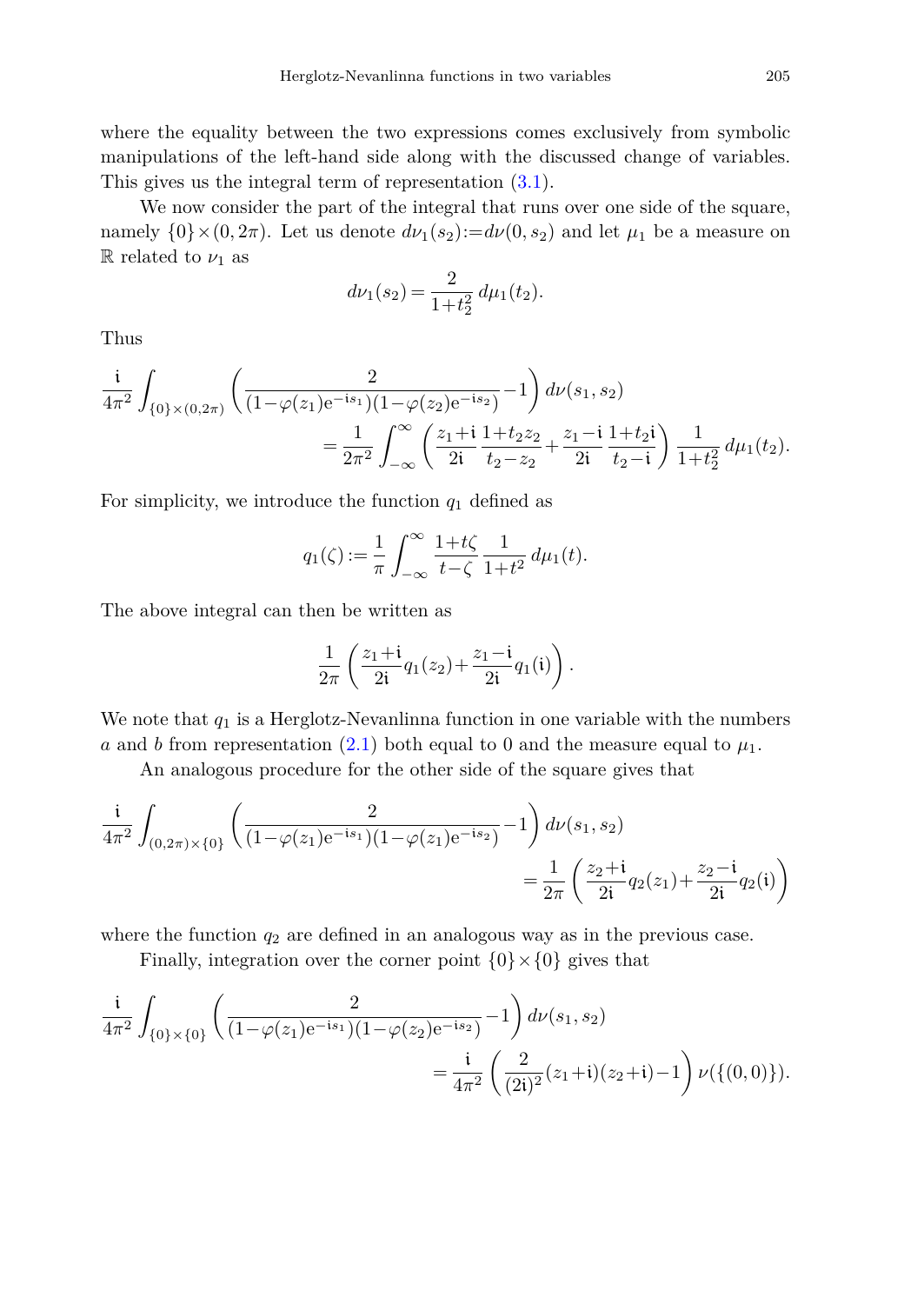<span id="page-7-2"></span>Hence, we have so far arrived at a representation of the function  $q$  of the form

$$
q(z_1, z_2) = a + \frac{i}{4\pi^2} \left( \frac{2}{(2i)^2} (z_1 + i)(z_2 + i) - 1 \right) \nu(\{(0, 0)\})
$$

$$
+ \frac{1}{2\pi} \left( \frac{z_2 + i}{2i} q_2(z_1) + \frac{z_2 - i}{2i} q_2(i) \right)
$$

$$
+ \frac{1}{2\pi} \left( \frac{z_1 + i}{2i} q_1(z_2) + \frac{z_1 - i}{2i} q_1(i) \right)
$$

$$
+ \frac{1}{\pi^2} \iint_{\mathbb{R}^2} K((z_1, z_2), (t_1, t_2)) d\mu(t_1, t_2).
$$

While the first and last part are already as desired, we still have to show that the middle three terms indeed give the two linear terms from representation (3*.*[1\)](#page-4-1). This will be done by showing that the functions  $q_1$  and  $q_2$  actually are of a very particular form.

Let  $\alpha \in \mathbb{C}^+$  and consider the function  $\tilde{q}_1$  defined by fixing the second variable, i.e.  $\tilde{q}_1(z) := q(z, \alpha)$  for  $z \in \mathbb{C}^+$ , which is a Herglotz-Nevanlinna function in one variable. In view of Proposition [2.3,](#page-2-2) we consider the non-tangential limit

<span id="page-7-0"></span>
$$
\lim_{z \to \infty} \frac{\tilde{q}_1(z)}{z} = \lim_{z \to \infty} \frac{a}{z} \n+ \lim_{z \to \infty} \frac{i}{(2\pi)^2} \frac{1}{z} \left( \frac{2}{(2i)^2} (z+i)(\alpha+i) - 1 \right) \nu({(0,0)}) \n+ \lim_{z \to \infty} \frac{1}{2\pi} \left( \frac{\alpha+i}{2iz} q_2(z) + \frac{\alpha-i}{2iz} q_2(i) \right) \n+ \lim_{z \to \infty} \frac{1}{2\pi} \left( \frac{z+i}{2iz} q_1(\alpha) + \frac{z-i}{2iz} q_1(i) \right) \n+ \lim_{z \to \infty} \frac{1}{\pi^2} \iint_{\mathbb{R}^2} \frac{K((z,\alpha),(t_1,t_2))}{z} d\mu(t_1,t_2) \n= -\frac{i}{4\pi^2} \frac{1}{2} (\alpha+i) \nu({(0,0)}) + \frac{1}{2\pi} \frac{q_1(\alpha)+q_1(i)}{2i}.
$$

Here, we used that

$$
\lim_{z \widehat{\to} \infty} \frac{q_2(z)}{z} = 0
$$

by Proposition [2.3](#page-2-2) and that the last term vanishes as the interchange of the limit and integral is valid as the assumptions of Lebesgue's dominated convergence theorem are satisfied.

Again, Proposition  $2.3$  now implies that the limit  $(3.5)$  is non-negative, i.e. for any  $\alpha \in \mathbb{C}^+$  it holds

<span id="page-7-1"></span>(3.6) 
$$
\frac{1}{2\pi} \frac{q_1(\alpha) + q_1(\mathfrak{i})}{2\mathfrak{i}} - \frac{\mathfrak{i}}{4\pi^2} \frac{1}{2} (\alpha + \mathfrak{i}) \nu(\{(0,0)\}) \ge 0.
$$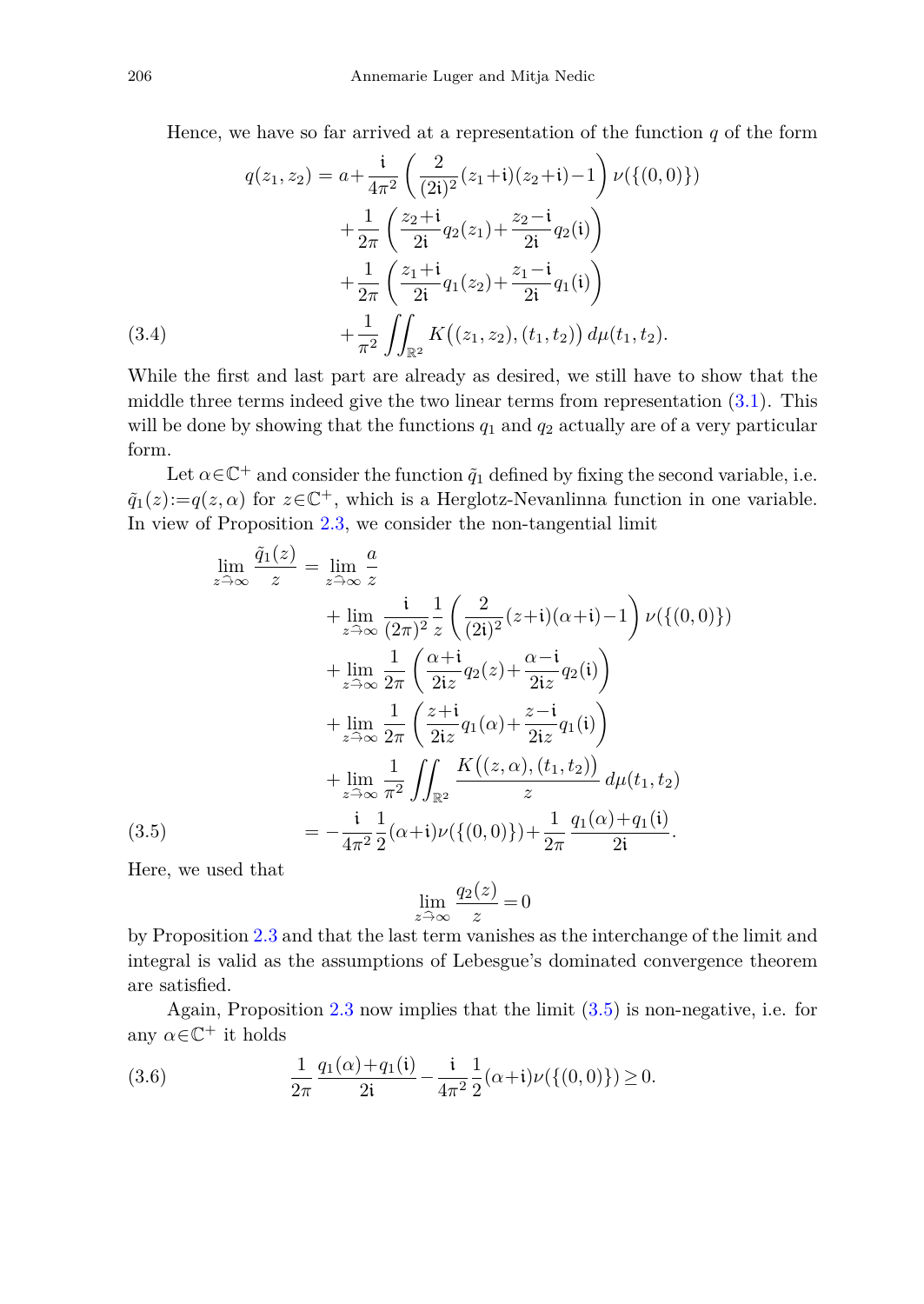Choosing, in particular,  $\alpha = i$ , this implies that

$$
\frac{1}{2\pi} \frac{2q_1(\mathfrak{i})}{2\mathfrak{i}} + \frac{1}{4\pi^2} \nu(\{(0,0)\}) \ge 0.
$$

But this is only possible if  $q_1(i)=d_1i$  for some  $d_1\geq 0$ . The left hand side of inequality [\(3](#page-7-1)*.*6) now takes the form

$$
\frac{1}{2\pi} \frac{q_1(\alpha)+d_1i}{2i} - \frac{i}{4\pi^2} \frac{1}{2}(\alpha+i)\nu(\{(0,0)\}).
$$

This is a holomorphic function in the variable  $\alpha \in \mathbb{C}^+$  which is real valued and hence constant. This implies that

$$
q_1(\alpha) = 2\pi i b_1 - \frac{1}{2\pi}(\alpha + i)\nu(\{(0,0)\})
$$

for some  $b_1 \in \mathbb{R}$ . Recall that, by definition, the function  $q_1$  is a Herglotz-Nevanlinna function without a linear term, i.e. the number *b* from representation (2*.*[1\)](#page-2-1) is equal to 0, hence, by Proposition [2.3,](#page-2-2) it holds that

$$
\lim_{\alpha \to \infty} \frac{q_1(\alpha)}{\alpha} = 0.
$$

This implies that  $\nu({(0,0)})=0$  and  $q_1(\alpha)=2\pi i b_1$  where  $b_1=\frac{d_1}{2\pi}\geq 0$ .

In the same way, we fix now the first variable  $\beta \in \mathbb{C}^+$  and consider the function  $\tilde{q}_2$  defined as  $\tilde{q}_2(z) := q(\beta, z)$  for  $z \in \mathbb{C}^+$ . The same reasoning gives that  $q_2(\beta) = 2\pi i b_2$ for some  $b_2 \geq 0$ .

Returning to representation  $(3.4)$  $(3.4)$ , we see that the second term is equal to 0, the third term becomes  $b_2z_2$ , while the fourth term becomes  $b_1z_1$ . This completes representation [\(3](#page-4-1)*.*1).

It remains to show that the measure  $\mu$  satisfies condition [\(3](#page-4-0).3). We begin by recalling that  $\nu$  satisfies condition  $(2.5)$  $(2.5)$ , which implies that

<span id="page-8-0"></span>
$$
\iint_{[0,2\pi)^2} \sum_{(n_1,n_2)\in \mathbb{N}^2} \overline{w_1}^{n_1} w_2^{n_2} e^{\mathrm{i} n_1 s_1} e^{-\mathrm{i} n_2 s_2} d\nu(s_1,s_1) = 0
$$

for any  $(w_1, w_2) \in \mathbb{D}^2$ , since a geometric series permits the interchange of integration and summation. An analogous statement holds also for the conjugate of the above series. We thus conclude that

(3.7) 
$$
\int_{[0,2\pi)^2} \text{Re}\left[\frac{\overline{w_1}w_2 e^{is_1} e^{-is_2}}{(1-\overline{w_1}e^{is_1})(1-w_2 e^{-is_2})}\right] d\nu(s_1,s_2) \equiv 0.
$$

The proof of Theorem [3.1](#page-4-4) so far will allow us to change the area of integration in [\(3](#page-8-0)*.*7) into the open square. To this end, we begin by splitting the area of integration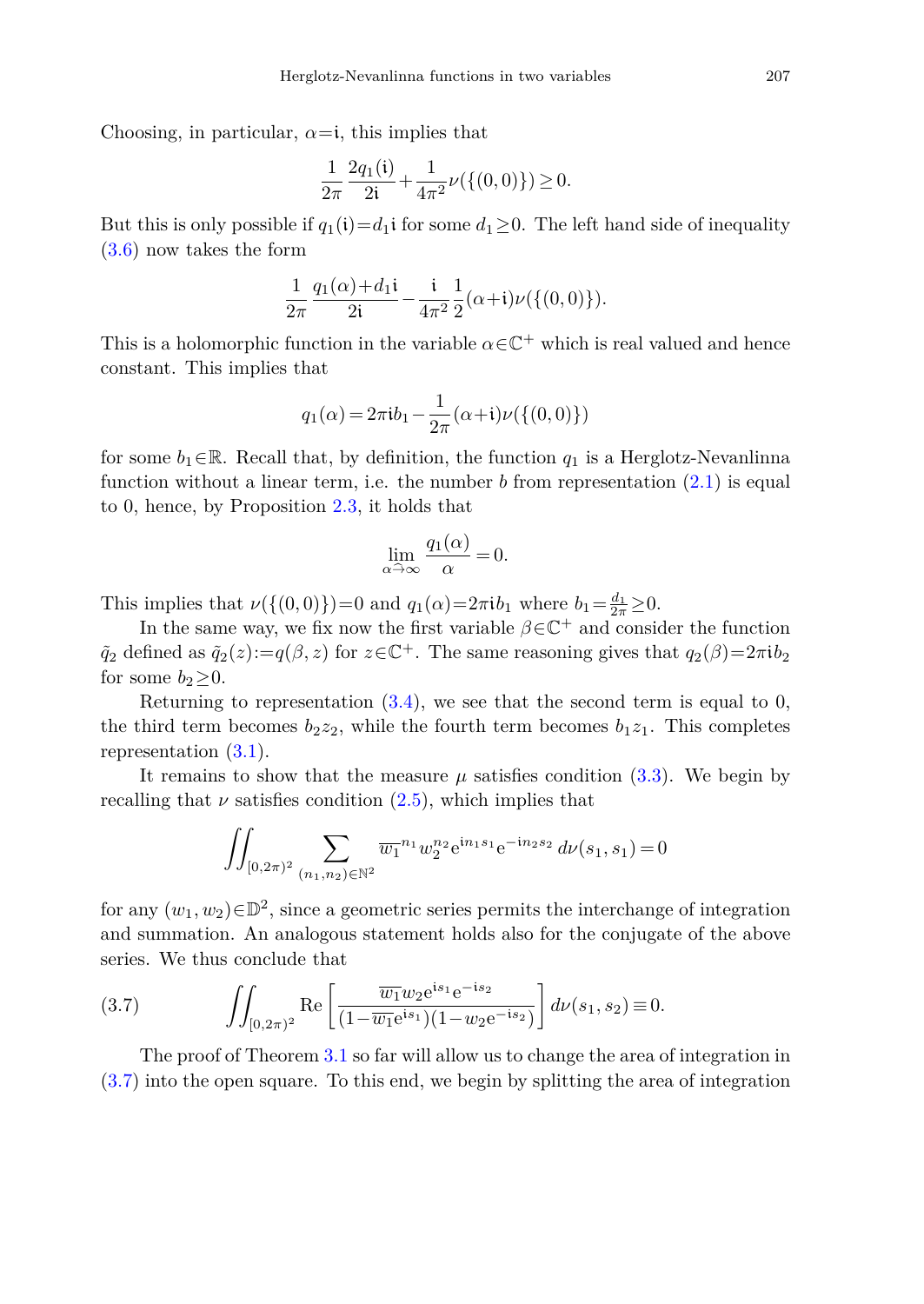in formula (3.[7\)](#page-8-0) into four parts as previously. The integral over the set  $\{0\}\times\{0\}$ vanishes since we have shown that  $\nu({(0,0)})=0$ .

The integrals over the sets  $\{0\} \times (0, 2\pi)$  and  $(0, 2\pi) \times \{0\}$  are also equal to 0. To see this, recall that the functions  $q_1$  and  $q_2$ , which were Herglotz-Nevanlinna functions in one variable defined via integrals over these lines, have been shown to be identically equal to  $d_1$ i and  $d_2$ i respectively, where  $d_1, d_2 \geq 0$ . Since the measure appearing in the representation of a Herglotz-Nevanlinna function in one variable is unique, the measures  $\mu_1$  and  $\mu_2$  have to be equal to  $d_1 \lambda_{\mathbb{R}}$  and  $d_2 \lambda_{\mathbb{R}}$  respectively, where  $\lambda_{\mathbb{R}}$  denotes the Lebesgue measure on  $\mathbb{R}$ . Integration over the sets  $\{0\} \times (0, 2\pi)$ and  $(0, 2\pi) \times \{0\}$  in formula  $(3.7)$  $(3.7)$  thus reduces to integrals of the from

<span id="page-9-0"></span>
$$
\int_{[0,2\pi)} \mathrm{e}^{\mathrm{i} ns} \, ds,
$$

which vanish for  $n \in \mathbb{Z} \backslash \{0\}$ .

Finally, the integral over the open square  $(0, 2\pi)^2$  remains and gives

(3.8) 
$$
\iint_{(0,2\pi)^2} \text{Re}\left[\frac{\overline{w_1}w_2 e^{is_1} e^{-is_2}}{(1-\overline{w_1}e^{is_1})(1-w_2 e^{-is_2})}\right] d\nu(s_1,s_2) \equiv 0.
$$

We can now change the area of integration in formula  $(3.8)$  $(3.8)$  to  $\mathbb{R}^2$  with the same change of coordinates used throughout the proof and expressed with the function *ϕ* from Figure [1.](#page-1-0) The integrand then transforms as

$$
\frac{\overline{w_1}w_2e^{is_1}e^{-is_2}}{(1-\overline{w_1}e^{is_1})(1-w_2e^{-is_2})} = \frac{(\overline{z_1}+i)(z_2-i)(t_1-i)(t_2+i)}{4(t_1-\overline{z_1})(t_2-z_2)}.
$$

We also get a factor

$$
\frac{4}{(1+t_1^2)(1+t_2^2)}
$$

that comes from  $d\varphi$ . Formula (3.[8\)](#page-9-0) thus transforms into

$$
\iint_{\mathbb{R}^2} \text{Re}\left[\frac{(\overline{z_1}+i)(z_2-i)(t_1-i)(t_2+i)}{4(t_1-\overline{z_1})(t_2-z_2)}\right] \frac{4}{(1+t_1^2)(1+t_2^2)} d\mu(t_1, t_2) \equiv 0.
$$

Since

$$
\frac{(\overline{z_1}+{\bf i})(z_2-{\bf i})(t_1-{\bf i})(t_2+{\bf i})}{4(t_1-\overline{z_1})(t_2-z_2)}\cdot\frac{4}{(1+t_1^2)(1+t_2^2)}=\left(\frac{1}{t_1-\overline{z_1}}-\frac{1}{t_1+{\bf i}}\right)\left(\frac{1}{t_2-z_2}-\frac{1}{t_2-{\bf i}}\right),
$$

this implies that the measure  $\mu$  does indeed satisfy condition (3.[3\)](#page-4-0). We have thus proven that every Herglotz-Nevanlinna function in two variables admits a representation of the form (3*.*[1\)](#page-4-1).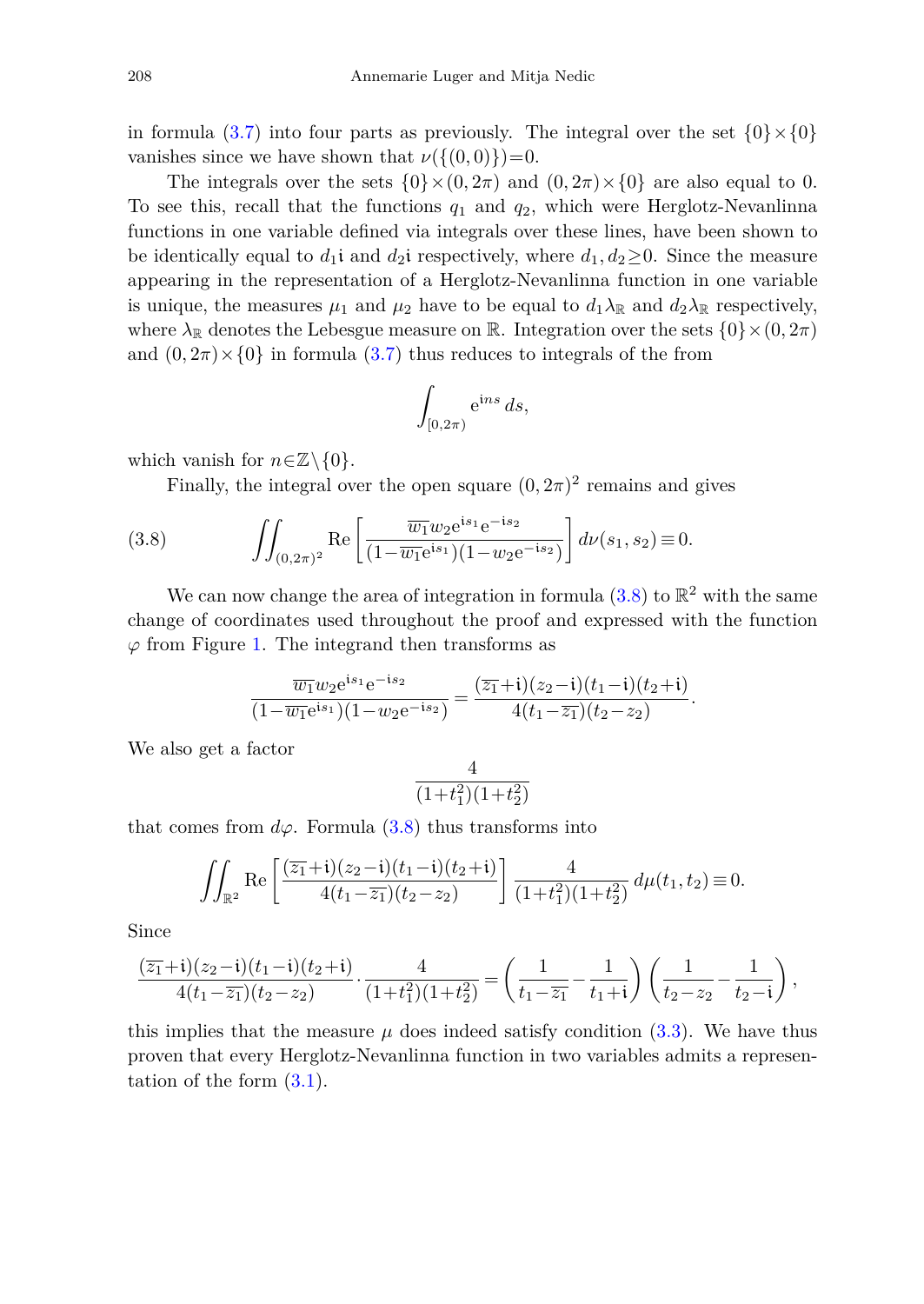Conversely, let q be a function defined on  $\mathbb{C}^{+2}$  by representation [\(3](#page-4-1).1) with the number  $a, b_1, b_2$  and the measure  $\mu$  satisfying all the listed properties. The integral that appears in representation [\(3](#page-4-1)*.*1) is a well-defined expression since the measure  $\mu$  satisfies condition [\(3](#page-4-3).2). It is then easy to see that a function *q* defined in this way is holomorphic on  $\mathbb{C}^{+2}$  since the kernel K is holomorphic and locally uniformly bounded on compact subsets of  $\mathbb{C}^{+2}$ .

To see also that  $\text{Im}[q] \geq 0$ , consider the imaginary part of *q* given by representation [\(3](#page-4-1)*.*1), which is

Im[
$$
q(z_1, z_2)
$$
] =  $b_1$ Im[ $z_1$ ] +  $b_2$ Im[ $z_2$ ] +  $\frac{1}{\pi^2}$   $\iint_{\mathbb{R}^2}$ Im[ $K((z_1, z_2), (t_1, t_2))$ ]  $d\mu(t_1, t_2)$ .

Note that we are allowed to move the imaginary part into the integral due to  $\mu$ being a real measure. It is now obvious that the first two terms are non-negative.

To see that the third term is also non-negative, observe that

Im[K((z<sub>1</sub>, z<sub>2</sub>), (t<sub>1</sub>, t<sub>2</sub>))] = 
$$
\mathcal{P}((z_1, z_2), (t_1, t_2))
$$
  
  $-\frac{1}{2}$ Re  $\left[ \left( \frac{1}{t_1 - \overline{z_1}} - \frac{1}{t_1 + i} \right) \left( \frac{1}{t_2 - z_2} - \frac{1}{t_2 - i} \right) \right].$ 

Since the measure  $\mu$  satisfies property  $(3.8)$  $(3.8)$ , we have that

$$
\iint_{\mathbb{R}^2} \mathrm{Im}\big[K\big((z_1,z_2),(t_1,t_2)\big)\big] d\mu(t_1,t_2) = \iint_{\mathbb{R}^2} \mathcal{P}\big((z_1,z_2),(t_1,t_2)\big) d\mu(t_1,t_2) \ge 0,
$$

where the last inequality follows from the positivity of the Poisson kernel. This finishes the proof.  $\Box$ 

<span id="page-10-0"></span>*Remark* 3.4. As mentioned in the introduction, an integral representation of the form  $(3.1)$  already appears in [\[8](#page-17-0)], even for the case of  $n>2$  variables. However, it is only shown, by a completely different method, that every Herglotz-Nevanlinna function admits such a representation, but it is a priori assumed that the measure is the boundary measure of the represented function. It is not discussed which measures can actually appear there.

In [\[9\]](#page-17-1), the authors use also a similar change of variables as in the present paper in order to find a characterization of Herglotz-Nevanlinna functions. However, this representation is not as simple as  $(3.1)$ . Basically, all the integrals that come from the boundary of the area of integration are still present and hence also the corresponding Nevanlinna condition is much more involved.

For convenience, we highlight some minor results that appeared within the proof of Theorem [3.1.](#page-4-4)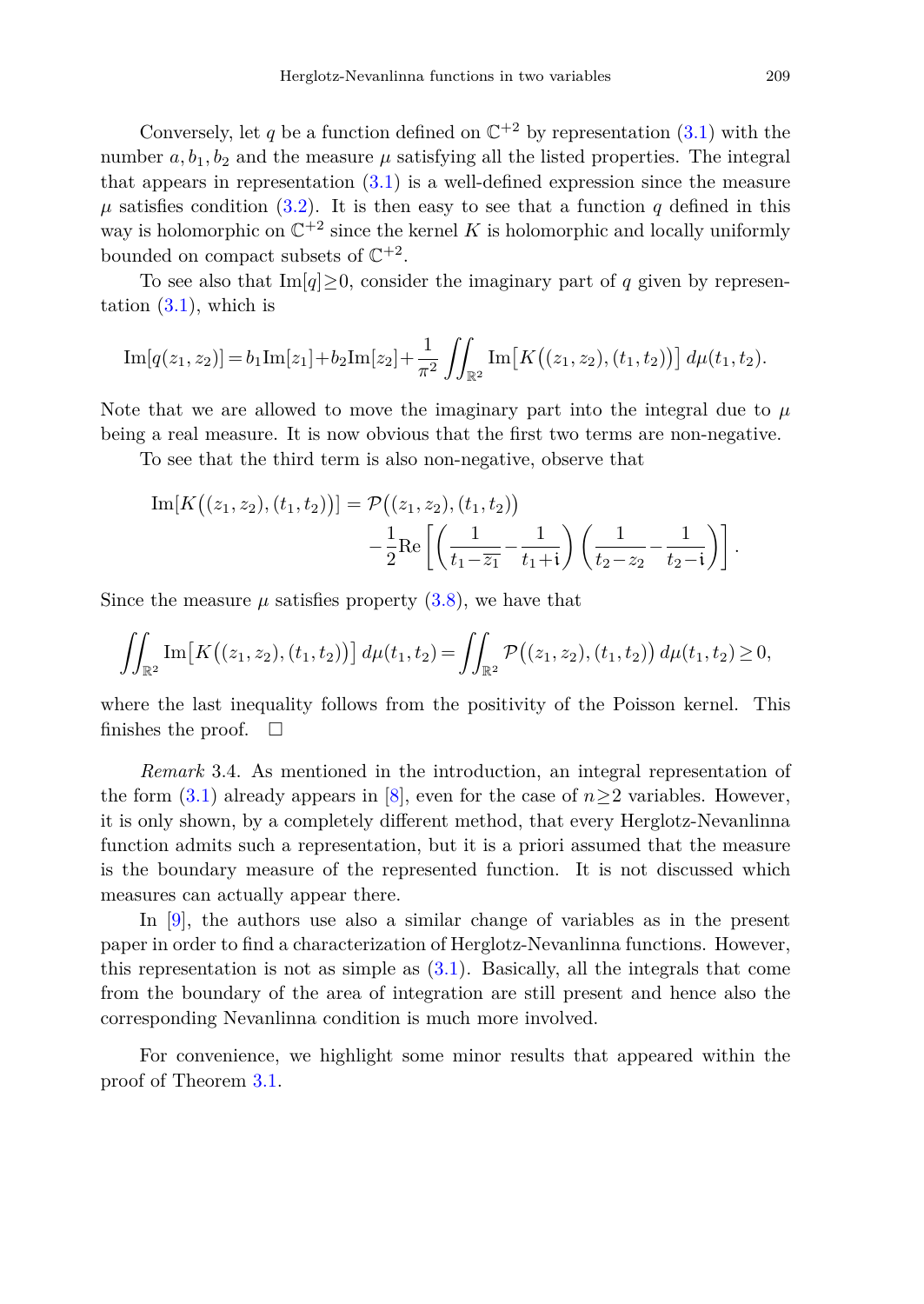<span id="page-11-0"></span>**Corollary 3.5.** Let *q* be a Herglotz-Nevanlinna function in two variables. Then the following four statements hold.

(i) If there exists a point  $(\zeta_1, \zeta_2) \in \mathbb{C}^{+2}$  such that  $\text{Im}[\overline{q}(\zeta_1, \zeta_2)] = 0$ , then  $\overline{q}(z_1, z_2) =$ *q*( $\zeta_1, \zeta_2$ ) for all  $(z_1, z_2) \in \mathbb{C}^{+2}$ .

(ii) The imaginary part of the function *q* can be represented as

$$
\mathrm{Im}[q(z_1, z_2)] = b_1 \mathrm{Im}[z_1] + b_2 \mathrm{Im}[z_2] + \frac{1}{\pi^2} \iint_{\mathbb{R}^2} \mathcal{P}((z_1, z_2), (t_1, t_2)) d\mu(t_1, t_2),
$$

where  $b_1, b_2$  and  $\mu$  are as in Theorem [3.1.](#page-4-4)

(iii) The number *a* from Theorem [3.1](#page-4-4) is equal to

$$
a = \text{Re}[q(\mathfrak{i}, \mathfrak{i})].
$$

(iv) For every  $\alpha$ ,  $\beta \in \mathbb{C}^+$  *it holds that* 

$$
b_1 = \lim_{z \to \infty} \frac{q(z, \alpha)}{z}
$$
 and  $b_2 = \lim_{z \to \infty} \frac{q(\beta, z)}{z}$ ,

where  $b_1, b_2$  are as in Theorem [3.1.](#page-4-4) In particular, the limits are independent of  $\alpha$ and *β*, respectively.

A further implication of Corollary [3.5](#page-11-0) is given by the following statement.

**Corollary 3.6.** Let *q* be a Herglotz-Nevanlinna function in two variables and let  $\alpha$ ,  $\beta \in \mathbb{C}^+$  be arbitrary. Then there exist constants  $c_1, c_2 \leq 0$ , independent of  $\alpha$ and *β*, such that

$$
c_1 = \lim_{z \to 0} zq(z, \alpha)
$$
 and  $c_2 = \lim_{z \to 0} zq(\beta, z)$ .

*Proof.* Applying the change of variables  $z \mapsto -\frac{1}{z}$  leads to Herglotz-Nevanlinna functions  $z \mapsto q(-\frac{1}{z}, \alpha)$  and  $z \mapsto q(\beta, -\frac{1}{z})$ , for which Corollary [3.5\(](#page-11-0)iv) implies the claim.  $\Box$ 

The proof of Theorem [3.1](#page-4-4) has also given us additional information about measures satisfying condition [\(2](#page-3-2)*.*5).

**Corollary 3.7.** Let  $\nu$  be a finite positive Borel measure on  $[0, 2\pi)^2$  satisfying condition (2.[5\)](#page-3-2). Then  $\nu({0,0})=0$  and there exist constants  $e_1, e_2\geq 0$  such that  $\nu|_{\{0\} \times (0,2\pi)} = e_1 \lambda_{(0,2\pi)}$  and  $\nu|_{(0,2\pi) \times \{0\}} = e_2 \lambda_{(0,2\pi)}$ . In particular, it holds that

$$
\iint_{(0,2\pi)^2} e^{im_1s_1} e^{im_2s_2} d\nu(s_1,s_2) = 0
$$

for every pair of indices  $m_1, m_2 \in \mathbb{Z}$  satisfying  $m_1 m_2 < 0$ .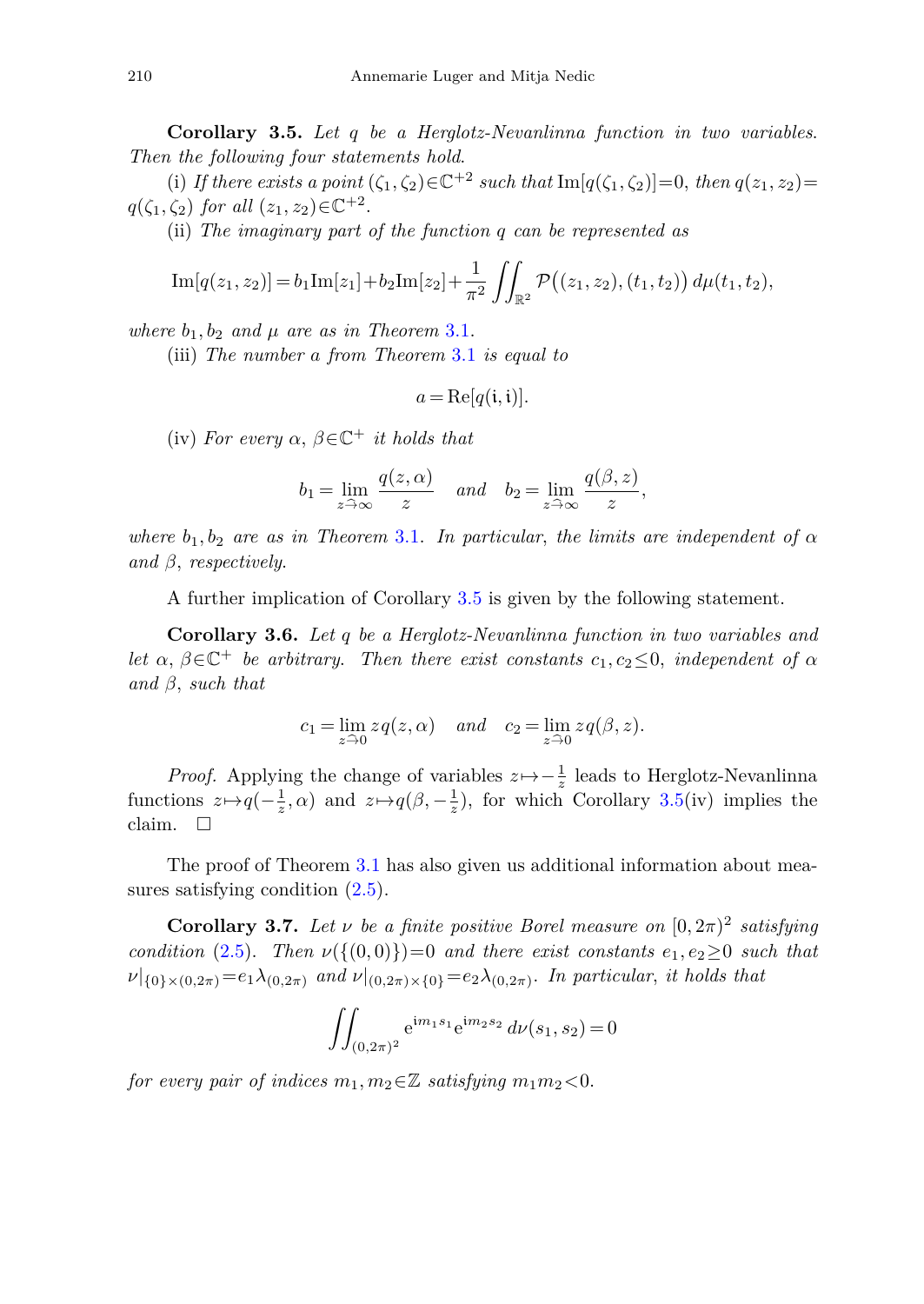We finish this section with some examples of representations of Herglotz-Nevanlinna functions in two variables.

*Example* 3.8. Let

$$
q(z_1, z_2) = -\frac{1}{z_2}.
$$

Then *q* is a Herglotz-Nevanlinna function in two variables, which can easily be shown by a direct computation of its imaginary part. Corollary [3.5](#page-11-0) now says that

$$
a = \text{Re}[q(\mathfrak{i}, \mathfrak{i})] = 0,
$$

while choosing  $\alpha = \beta = i$  we get that

$$
b_1 = \lim_{z \to \infty} \frac{q(z, \mathfrak{i})}{z} = 0
$$
 and  $b_2 = \lim_{z \to \infty} \frac{q(\mathfrak{i}, z)}{z} = 0.$ 

The measure  $\mu$  can also be reconstructed using Proposition [4.1](#page-13-1) and is equal to

$$
\mu = \lambda_{\mathbb{R}} \otimes \pi \delta_0.
$$

Note that if  $q$  is regarded as a function of just one variable, the representing measure (in accordance with Theorem [2.1\)](#page-2-0) is just a multiple of the Dirac measure, namely  $\pi \delta_0$ .

*Example* 3.9. Let

$$
q(z_1, z_2) = 2 + z_1 + \frac{z_1 z_2 + z_2 - z_1 - 1}{z_1 + z_2}.
$$

Then *q* is a Herglotz-Nevanlinna function in two variables with

$$
a = \text{Re}[q(i, i)] = 2
$$
,  $b_1 = \lim_{z \to \infty} \frac{q(z, i)}{z} = 1$  and  $b_2 = \lim_{z \to \infty} \frac{q(i, z)}{z} = 0$ 

and the *μ*-measure of a Borel measurable set  $U \subseteq \mathbb{R}^2$  equalling

$$
\mu(U) = \pi \iint_U \chi_{\{t_1 = -t_2\}}(t_1, t_2) g(t_1, t_2) dt_1 dt_2,
$$

where the function *g* is defined as  $g(t_1, t_1) = -t_1t_2 - t_2 + t_1 + 1$ .

*Example* 3.10. Let

$$
q(z_1, z_2) = 1 + (2 + \sqrt{z_1})(3 + \sqrt{z_2}),
$$

where the branch cut of the square root function is taken along the negative real line. Then *q* is a Herglotz-Nevanlinna function in two variables with

$$
a = \text{Re}[q(i, i)] = 7 + \frac{5}{\sqrt{2}},
$$
  $b_1 = \lim_{z \to \infty} \frac{q(z, i)}{z} = 0$  and  $b_2 = \lim_{z \to \infty} \frac{q(i, z)}{z} = 0,$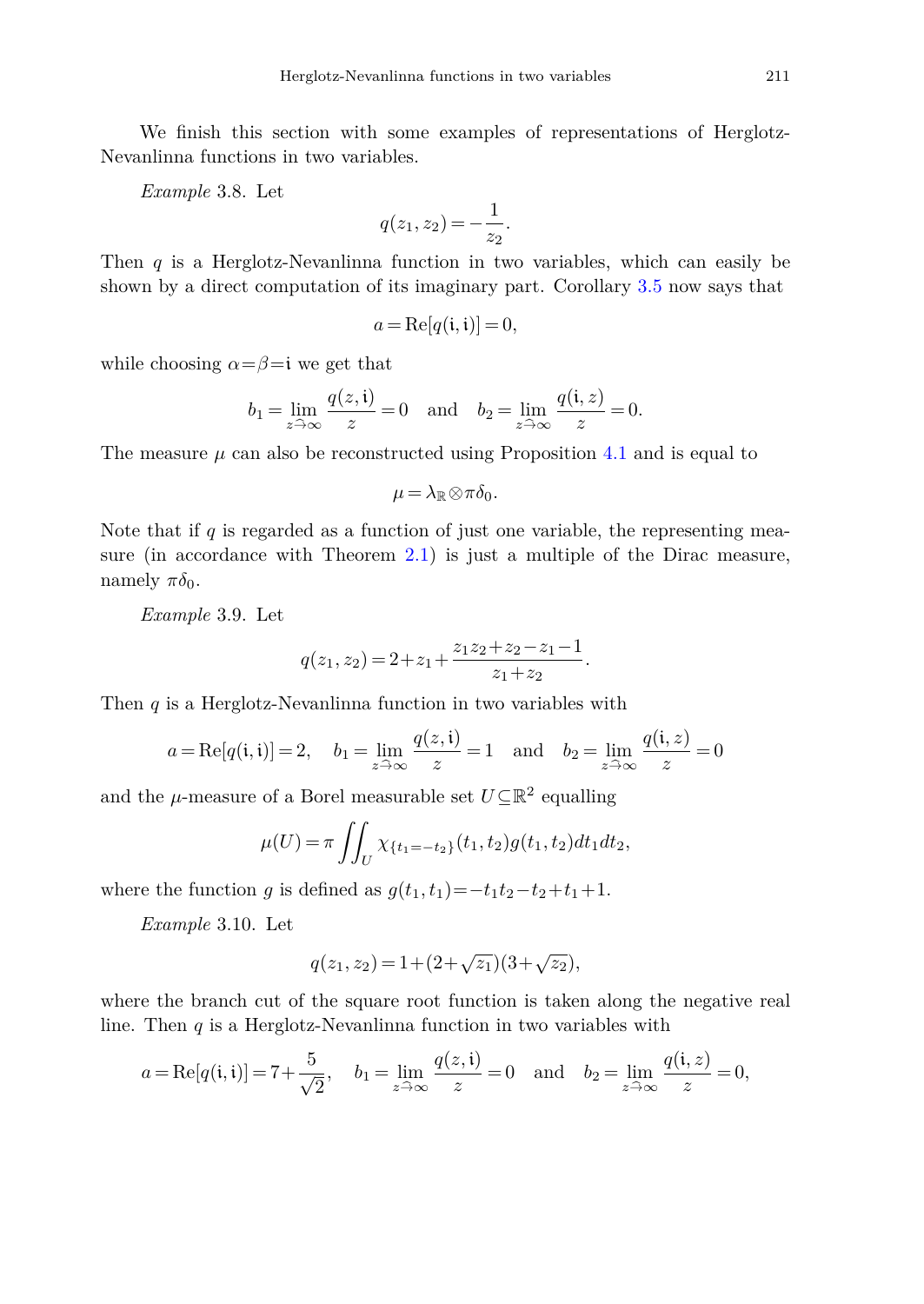and the measure  $\mu$  equalling

$$
\mu = 3\pi h_1 \chi_{\{t_1 < 0\}} \lambda_{\mathbb{R}} \otimes \lambda_{\mathbb{R}} + \lambda_{\mathbb{R}} \otimes 2\pi h_1 \chi_{\{t_2 < 0\}} \lambda_{\mathbb{R}} + h_2 \chi_{\{t_1 t_2 < 0\}} \lambda_{\mathbb{R}^2},
$$

where the function  $h_1$  is defined as  $h_1(t)=\sqrt{-t}$  and the function  $h_2$  is defined as  $h_2(t_1, t_2) = \sqrt{-t_1t_2}.$ 

#### **4. Properties of the class of representing measures**

<span id="page-13-0"></span>We now return to the question of describing the measure  $\mu$  in terms of the function *q*. In the one-variable case, this is done via the classic Stieltjes inversion formula [\[5\]](#page-17-5). Here, we present an elementary two-dimensional analogue to this formula.

<span id="page-13-1"></span>**Proposition 4.1.** Let *q* be a Herglotz-Nevanlinna function in two variables. Then the measure *μ* in representation [\(3](#page-4-1)*.*1) is unique and can be determined from the boundary values of *q*. More precisely, let  $\psi$ :  $\mathbb{R}^2 \to \mathbb{R}$  be a  $\mathcal{C}^1$ -function such that

<span id="page-13-2"></span>
$$
|\psi(x_1, x_2)| \le \frac{C}{(1+x_1^2)(1+x_2^2)}
$$

for some constant  $C \geq 0$  and all  $(x_1, x_2) \in \mathbb{R}^2$ . Then (4.1)  $\hat{I}$  $\psi(t_1, t_2) d\mu(t_1, t_2) = \lim_{y_1 \to 0^+}$  $y_2 \rightarrow 0^+$  $\int$  $\int_{\mathbb{R}^2} \psi(x_1, x_2) \text{Im}[q(x_1+iy_1, x_2+iy_2)] dx_1 dx_2.$ 

*Proof.* We begin by using statement (ii) of Corollary [3.5](#page-11-0) to rewrite the righthand side of equality (4*.*[1\)](#page-13-2) as

$$
\lim_{\substack{y_1 \to 0^+ \\ y_2 \to 0^+}} \iint_{\mathbb{R}^2} \psi(x_1, x_2) \left( b_1 y_1 + b_2 y_2 + b_1 y_2 + b_2 y_2 + \frac{1}{\pi^2} \iint_{\mathbb{R}^2} \mathcal{P}((x_1 + iy_1, x_2 + iy_2), (t_1, t_2)) d\mu(t_1, t_2) \right) dx_1 dx_2.
$$

It is readily seen that the part involving the term  $b_1y_1+b_2y_2$  tends to 0. What remains is the part involving the Poisson kernel, where we can use Fubini's theorem to change the order of integration. Another application of Lebesgue's dominated convergence theorem allows us to change the order of the limit and the first integral. We thus arrive at

$$
\frac{1}{\pi^2} \iint_{\mathbb{R}^2} \lim_{\substack{y_1 \to 0^+ \\ y_2 \to 0^+}} \iint_{\mathbb{R}^2} \psi(x_1, x_2) \mathcal{P}((x_1 + iy_1, x_2 + iy_2), (t_1, t_2)) dx_1 dx_2 d\mu(t_1, t_2).
$$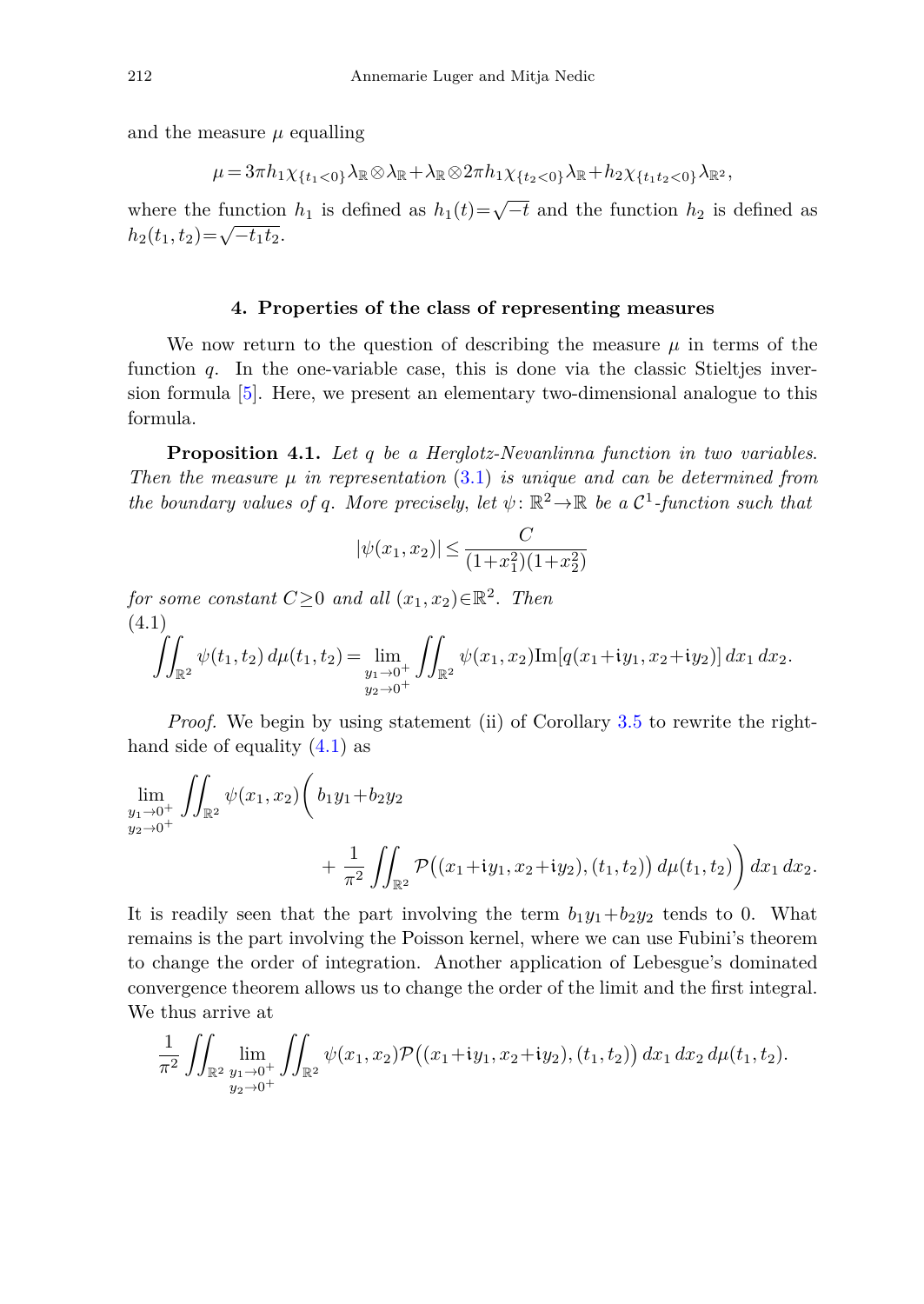It remains to observe that, by a well known property of the Poisson kernel, the inner integral equals

$$
\lim_{\substack{y_1 \to 0^+ \\ y_2 \to 0^+}} \iint_{\mathbb{R}^2} \psi(x_1, x_2) \mathcal{P}((x_1 + iy_1, x_2 + iy_2), (t_1, t_2)) dx_1 dx_2 = \pi^2 \psi(t_1, t_2).
$$

In order to show the uniqueness of the representing measure, suppose that representation (3.[1\)](#page-4-1) of the function *q* holds for some measures  $\mu_1$  and  $\mu_2$ . Recall that Corollary [3.5](#page-11-0) shows that the numbers  $a, b_1, b_2$  are uniquely determined by q. Using equality [\(4](#page-13-2)*.*1), we see that the left-hand side in this formula is the same for both  $\mu_1$  and  $\mu_2$ . This implies that

$$
\iint_{\mathbb{R}^2} \psi(t_1, t_2) d\mu_1(t_1, t_2) = \iint_{\mathbb{R}^2} \psi(t_1, t_2) d\mu_2(t_1, t_2)
$$

for all functions  $\psi$  as above, which is possible only if  $\mu_1 \equiv \mu_2$ .  $\Box$ 

Recall that in the second part of the proof of Theorem [3.1,](#page-4-4) we only required the growth condition to show that the integral involving the kernel function *K* is well-defined, while the Nevanlinna condition is needed only show that the integral of  $\text{Im}[K]$  is non-negative. We illustrate this by the following example of a finite measure.

*Example* 4.2. Considering the function defined by representation [\(3](#page-4-1)*.*1) with  $a=0, b_1=0, b_2=0$  and  $\mu=\pi^2\delta_{(0,0)}$ , it is given by

$$
\iint_{\mathbb{R}^2} K((z_1, z_2), (t_1, t_2)) d\delta_{(0,0)}(t_1, t_2) = \frac{\mathfrak{i}(z_1+\mathfrak{i})(z_2+\mathfrak{i})}{2z_1z_2} - \mathfrak{i}.
$$

Note that the measure  $\pi^2 \delta_{(0,0)}$  does not satisfy the Nevanlinna condition (3.[3\)](#page-4-0). Hence, the above function is not a Herglotz-Nevanlinna function.

We show now that finite measures actually cannot satisfy the Nevanlinna condition.

**Proposition 4.3.** Let *q* be a Herglotz-Nevanlinna function in two variables and let  $\mu$  be its representing measure. Then  $\mu$  cannot be a finite measure unless it is identically equal to 0.

*Proof.* Recall first that for a Herglotz-Nevanlinna function  $\tilde{q}$  of one variable with  $b=0$ , where the number *b* is as in Theorem [2.1,](#page-2-0) and representing measure  $\tilde{\mu}$ , it holds that

$$
\lim_{y \to \infty} y \text{Im}[\tilde{q}(\mathfrak{i}y)] = \frac{1}{\pi} \int_{-\infty}^{\infty} d\tilde{\mu}(t).
$$

Observe that this identity holds even if one (and thus both) sides are equal to  $+\infty$ .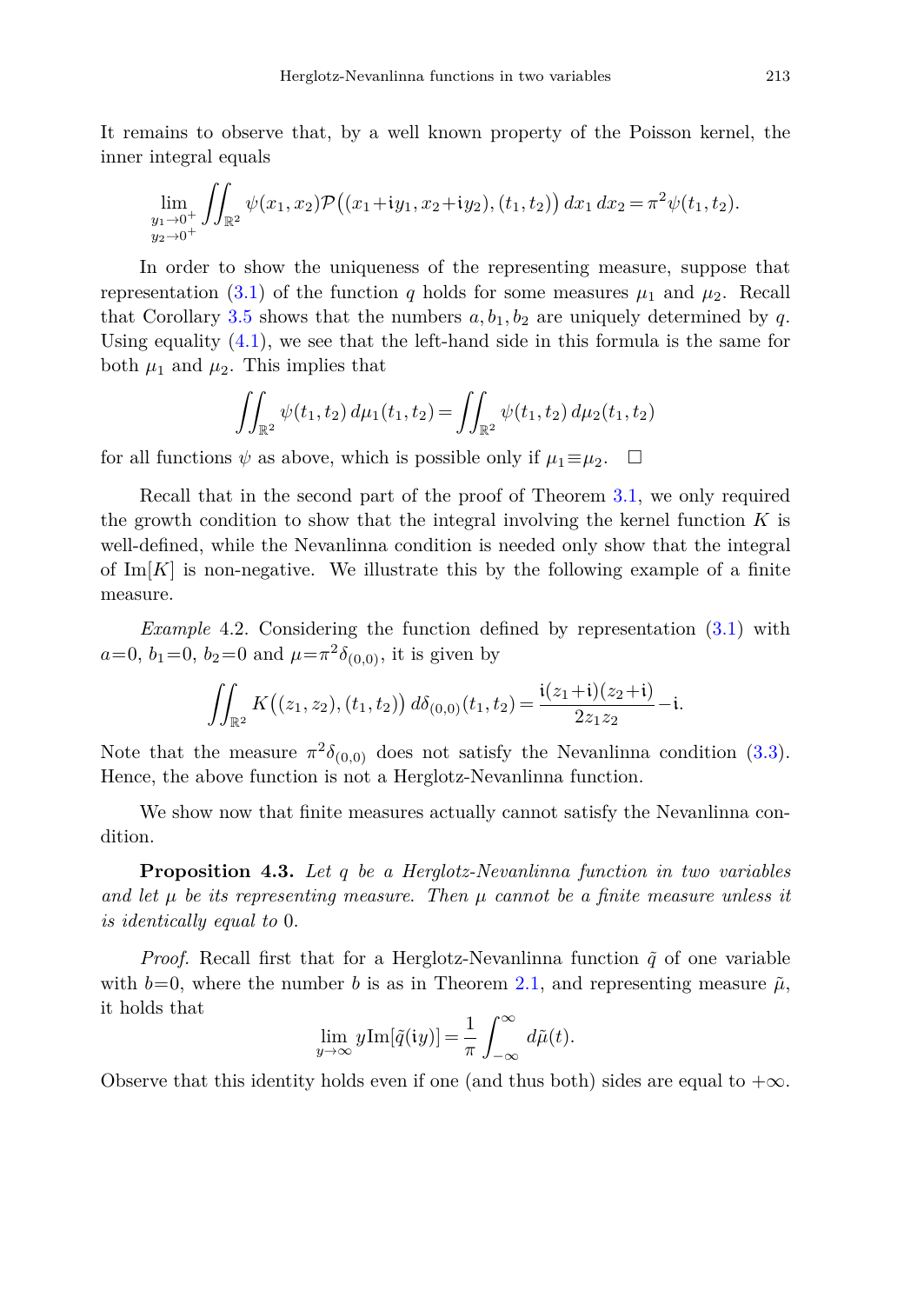For a Herglotz-Nevanlinna function *q* in two variables that has  $b_1 = b_2 = 0$ , where the numbers  $b_1, b_2$  are as in Theorem [3.1,](#page-4-4) Corollary [3.5\(](#page-11-0)ii) and Lebesgue's monotone convergence theorem imply that

<span id="page-15-0"></span>(4.2) 
$$
\lim_{y \to \infty} y^2 \text{Im}[q(iy, iy)] = \frac{1}{\pi^2} \iint_{\mathbb{R}^2} d\mu(t_1, t_2).
$$

As in the one-variable case, the identity remains valid if one (and thus both) sides are equal to  $+\infty$ .

Suppose now that  $q$  is a Herglotz-Nevanlinna function in two variables with a finite representing measure  $\mu$ . Note that  $\mu$  is also a representing measure for the Herglotz-Nevanlinna function  $\hat{q}$  defined as  $\hat{q}(z_1, z_2) := q(z_1, z_2) - a - b_1 z_1 - b_2 z_2$ , where  $a, b_1, b_2$  correspond to the function  $q$  in the sense of Theorem [3.1.](#page-4-4)

The finiteness of  $\mu$  and [\(4.2\)](#page-15-0) imply  $\lim_{y\to\infty} y^2 \text{Im}[\hat{q}(iy, iy)] < \infty$  and hence  $\lim_{y\to\infty} y \text{Im}[\hat{q}(iy, iy)] = 0$ . In terms of the Herglotz-Nevanlinna function  $\tilde{q}$  defined as  $\tilde{q}(z) := \hat{q}(z, z)$ , this translates to

$$
\frac{1}{\pi} \int_{-\infty}^{\infty} d\tilde{\mu}(t) = 0.
$$

In follows that  $\tilde{q} \equiv 0$  and so  $\hat{q} \equiv 0$  on the diagonal in  $\mathbb{C}^{+2}$ . In particular  $\hat{q}(\mathbf{i}, \mathbf{i})=0$ which together with statement (i) of Corollary [3.5](#page-11-0) implies  $\hat{q} \equiv 0$  and thus Im[ $\hat{q}$ ]≡0. Statement (ii) of Corollary [3.5](#page-11-0) now show that  $\mu \equiv 0$  is the only possibility.  $\Box$ 

We can now in fact say even more about the measures that are allowed in representation  $(3.1)$  $(3.1)$ , namely that points in  $\mathbb{R}^2$  are always zero sets.

**Proposition 4.4.** Let *q* be a Herglotz-Nevanlinna function in two variables and let  $\mu$  be its representing measure. Then  $\mu({\{\tau_1, \tau_2\}})=0$  for any point  $(\tau_1, \tau_2) \in \mathbb{R}^2$ .

*Proof.* We begin by observing that

$$
\lim_{\substack{z_1 \to \tau_1 \\ z_2 \to \tau_2}} (z_1 - \tau_1)(z_2 - \tau_2) K((z_1, z_2), (t_1, t_2)) = -\frac{i}{2} \chi_{\{(\tau_1, \tau_2)\}}(t_1, t_2)
$$

for any point  $(\tau_1, \tau_2) \in \mathbb{R}^2$ .

For any fixed  $\beta \in \mathbb{C}^+$  we calculate also that

$$
\lim_{z_2 \to \tau_2} (z_2 - \tau_2) q(\beta, z_2) = - \lim_{\omega_2 \to \infty} \frac{1}{\omega_2} \widetilde{q_2}(\beta, \omega_2) = -\widetilde{b_2}(\tau_2).
$$

Here, we used the change of variables  $z_2-\tau_2=-\frac{1}{\omega_2}$  along with statement (iv) of Corollary [3.5](#page-11-0) for the Herglotz-Nevanlinna function

$$
\tilde{q}_2\colon (\omega_1,\omega_2)\longmapsto q(\omega_1,-\tfrac{1}{\omega_2}+\tau_2).
$$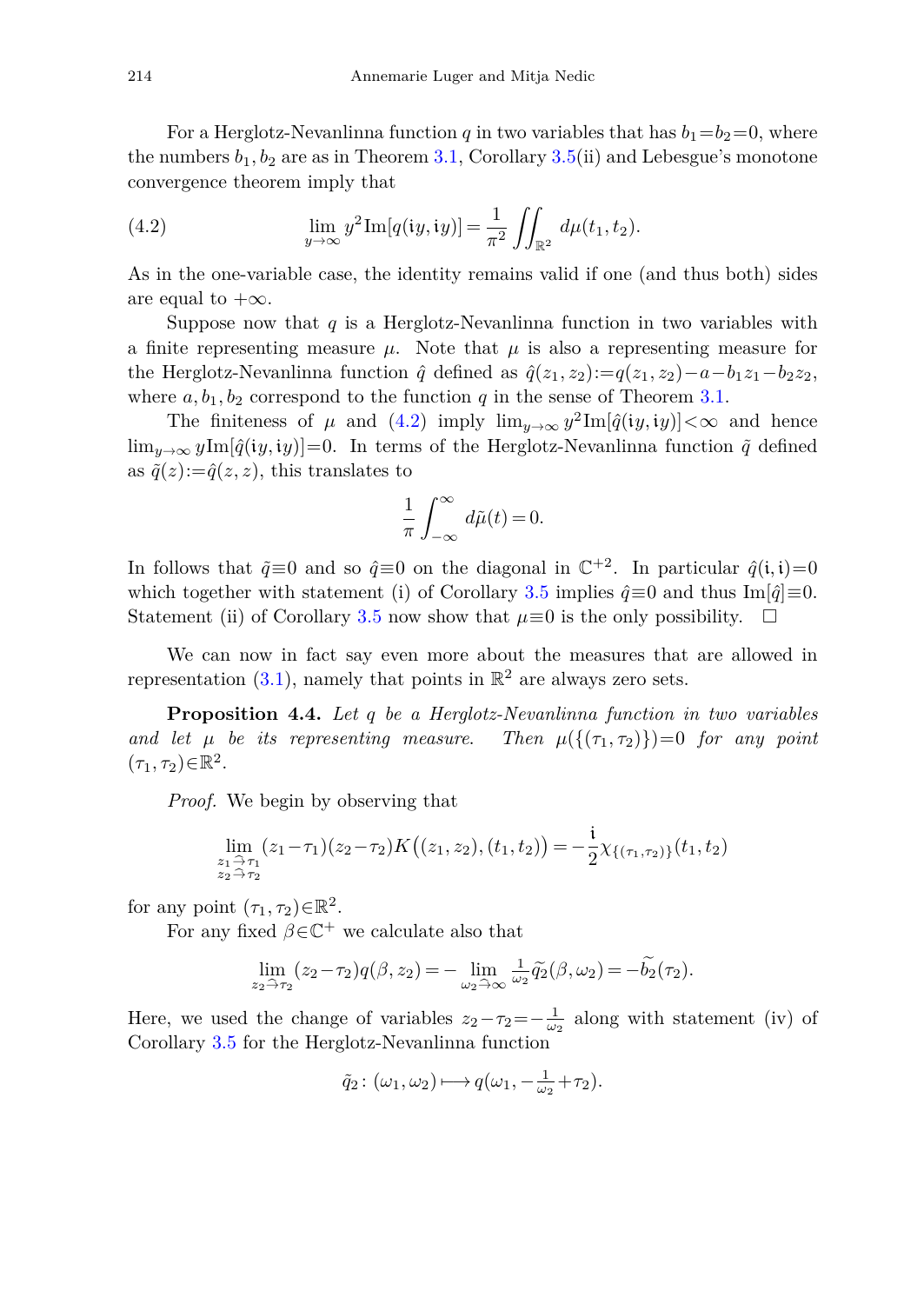Note that the number  $b_2(\tau_2)$  does of course depend on  $\tau_2$ , but it does not depend on  $\beta \in \mathbb{C}^+$ . This implies that

$$
\lim_{\substack{z_1 \to \tau_1 \\ z_2 \to \tau_2}} (z_1 - \tau_1)(z_2 - \tau_2) q(z_1, z_2) = - \lim_{z_1 \to \tau_1} (z_1 - \tau_1) \widetilde{b_2}(\tau_2) = 0.
$$

On the other hand, we can use Theorem [3.1,](#page-4-4) Lebesgue's dominated convergence theorem and our starting observation to show that

$$
\lim_{\substack{z_1 \to \tau_1 \\ z_2 \to \tau_2}} (z_1 - \tau_1)(z_2 - \tau_2) q(z_1, z_2) = -\frac{i}{2\pi^2} \mu(\{(\tau_1, \tau_2)\}).
$$

This finishes the proof.  $\Box$ 

## **Conclusion**

Theorem [3.1](#page-4-4) provides the anticipated generalization of Theorem [2.1](#page-2-0) to the case of two variables, improving the previous results of Vladimirov [\[8\]](#page-17-0) and [\[9\]](#page-17-1) as discussed in the introduction and in Remark [3.4.](#page-10-0) The main difference between the cases  $n=1$  and  $n=2$  exists first and foremost in the class of measures that can represent a Herglotz-Nevanlinna function in the respective dimension. While in the one dimensional case it is well known that all measures (satisfying the growth condition (2*.*[2\)](#page-2-3)) appear, we have now seen, for example, that all representing measures of Herglotz-Nevanlinna functions in two variables are atomless.

It is natural to ask what happens when *n>*2. Here, a corresponding integral representation, as in [\[8\]](#page-17-0), of the form (3*.*[1\)](#page-4-1) is expected. The proof, however, will definitely require more steps. The main part of the current result, namely the characterizing property of the representing measures, seems to be more complicated to generalize. This will be considered in a forthcoming paper.

*Acknowledgement.* The authors would like to thank Ragnar Sigurdsson for interesting discussions on the subject and careful reading of the manuscript.

### **References**

- <span id="page-16-0"></span>1. Agler, J., McCarthy, J. E. and Young, N. J., Operator monotone functions and Löwner functions of several variables, *Ann. of Math. (2)* **176** (2012), 1783–1826.
- <span id="page-16-1"></span>2. Agler, J., Tully-Doyle, R. and Young, N. J., Nevanlinna representations in several variables. [arXiv:1203.2261v2](http://arxiv.org/abs/arXiv:1203.2261v2).
- <span id="page-16-2"></span>3. Cauer, W., The Poisson integral for functions with positive real part, *Bull. Amer. Math. Soc.* **38** (1932), 713–717.